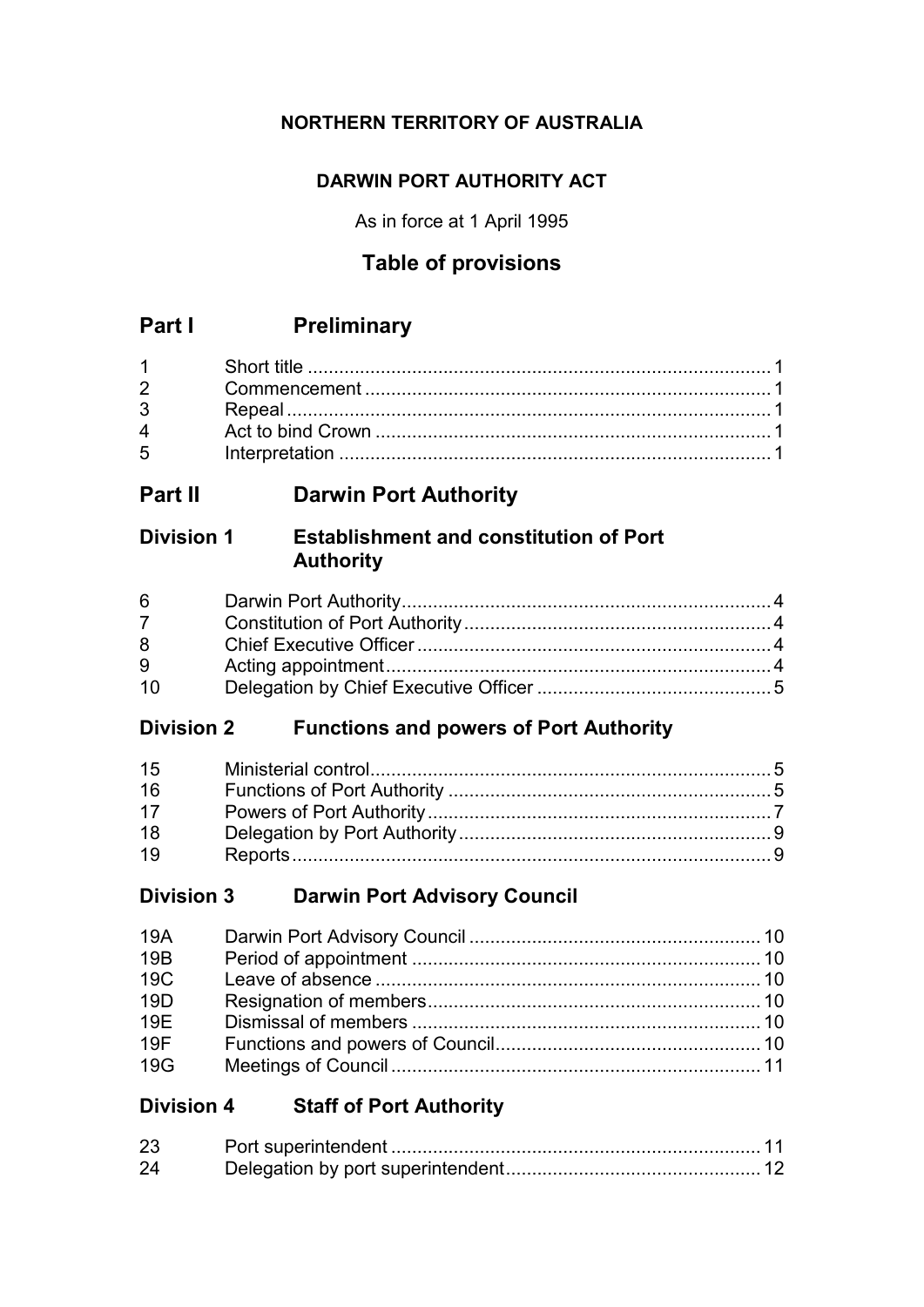| 26 |  |
|----|--|
| 27 |  |
| 28 |  |

# **Part III Control and management of Port**

# **Division 1 Control and management of Port**

| Removal, &c., of vessel for failure to comply with direction  14 |  |
|------------------------------------------------------------------|--|
|                                                                  |  |
| Vessel, hulk or hull likely to cause damage, &c 15               |  |
|                                                                  |  |
|                                                                  |  |
| Recovery of costs and expenses of removal of undesirable         |  |
| Chief Executive Officer may declare certain wharfs, &c., to be   |  |
|                                                                  |  |

# **Division 2 Issue of licences**

| 38 |                                                             |  |
|----|-------------------------------------------------------------|--|
| 39 |                                                             |  |
| 40 | Penalty for carrying on business, &c., whilst unlicensed 21 |  |

# **Division 3 Liability**

| 41 |  |
|----|--|
| 42 |  |

# **Part IV Miscellaneous**

| 43  |                                                                 |  |
|-----|-----------------------------------------------------------------|--|
| 43A |                                                                 |  |
| 44  |                                                                 |  |
| 45  |                                                                 |  |
| 46  |                                                                 |  |
| 47  | Contravention of or failure to comply with order or direction24 |  |
| 48  |                                                                 |  |
| 49  |                                                                 |  |
| 50  |                                                                 |  |

# **Schedule 2**

# **ENDNOTES**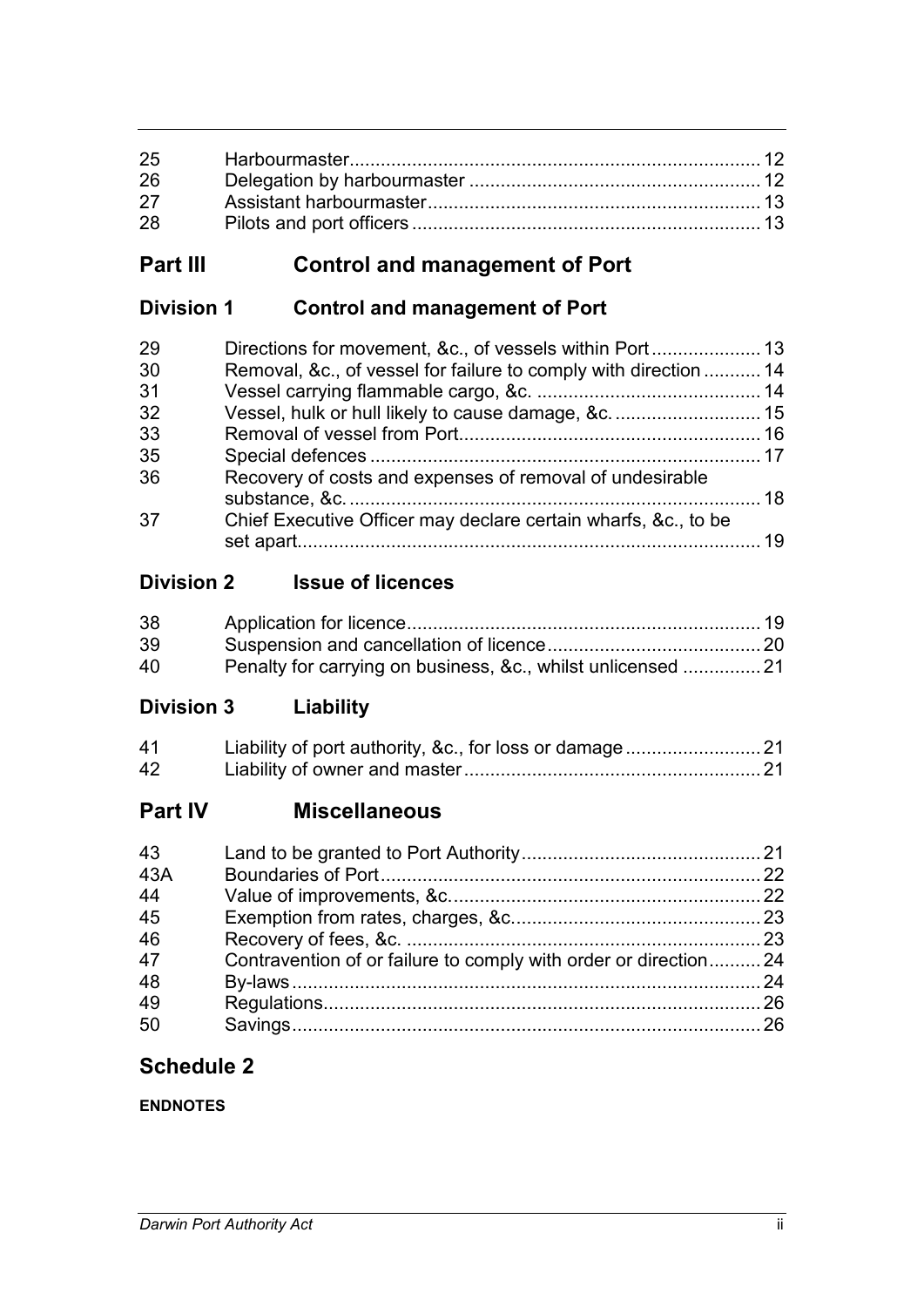# **NORTHERN TERRITORY OF AUSTRALIA**

As in force at 1 April 1995 \_\_\_\_\_\_\_\_\_\_\_\_\_\_\_\_\_\_\_\_

\_\_\_\_\_\_\_\_\_\_\_\_\_\_\_\_\_\_\_\_

# **DARWIN PORT AUTHORITY ACT**

# **An Act to provide for the establishment of the Darwin Port Authority for the control and management of the Port of Darwin, and for related purposes**

# **Part I Preliminary**

# **1 Short title**

This Act may be cited as the *Darwin Port Authority Act*.

# **2 Commencement**

This Act shall come into operation on a date to be fixed by the Administrator by notice in the *Gazette*.

# **3 Repeal**

- (1) Section 7 of the *Marine Ordinance 1911* of the State of South Australia in its application to the Territory is repealed.
- (2) The Acts specified in Schedule 2 are repealed.

# **4 Act to bind Crown**

This Act binds the Crown in right of the Territory.

# **5 Interpretation**

(1) In this Act, unless the contrary intention appears:

*approved* means approved by the Port Authority.

*assistant harbourmaster* means an employee appointed under section 27 to be an assistant harbour-master.

*Chief Executive Officer* means the Chief Executive Officer appointed under section 8(1) and includes the person appointed under section 9 to act as Chief Executive Officer, while the person is so acting.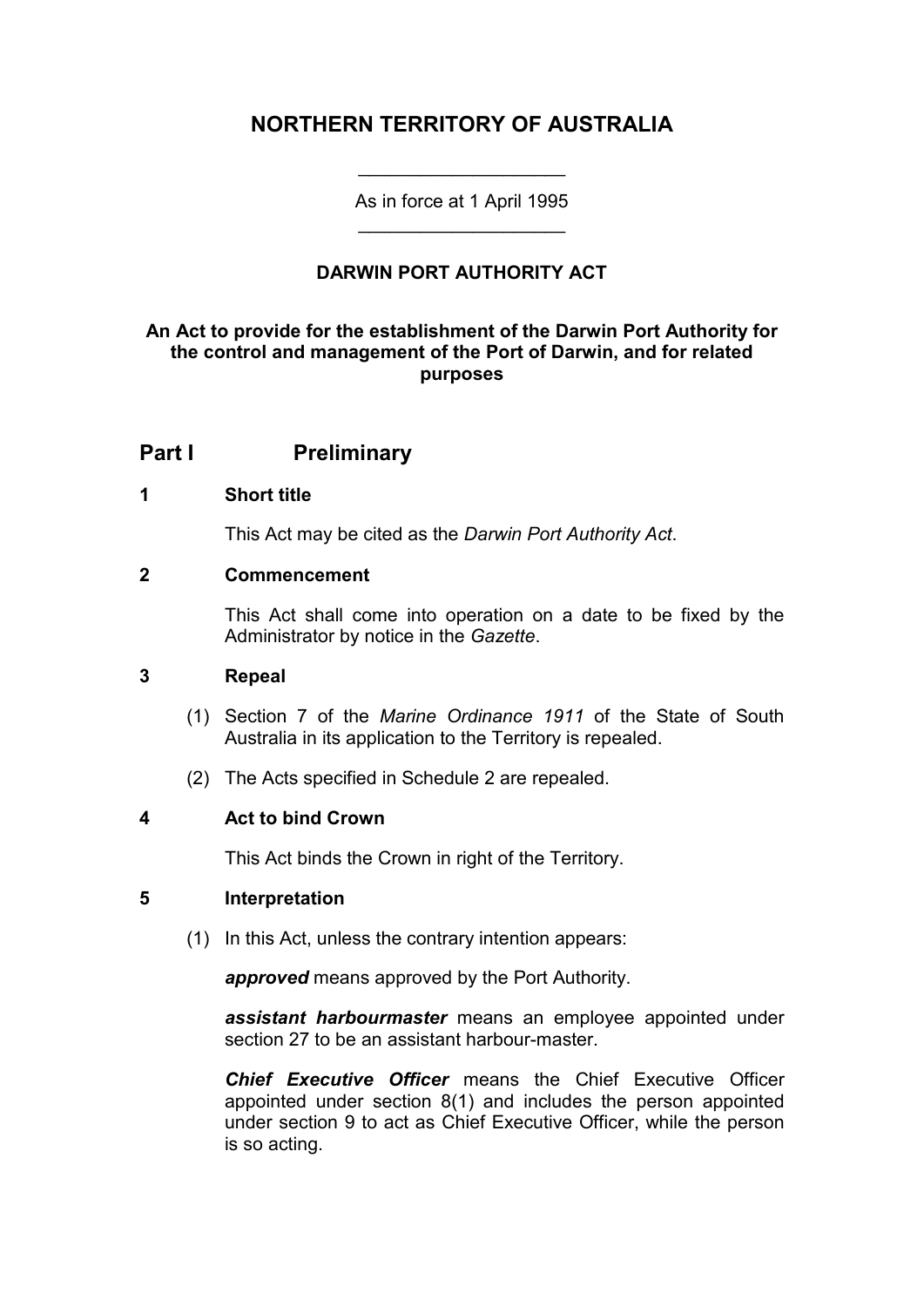*Council* means the Darwin Port Authority Advisory Council established under section 19A.

*dangerous goods* means goods listed as dangerous goods in the International Maritime Dangerous Goods Code, published by the International Maritime Organization, London, in 1965 or that Code as amended to the date, if any, specified under subsection (2) by the Minister.

*employee* has the same meaning as it has in the *Public Sector Employment and Management Act*.

*harbourmaster* means the employee appointed under section 25 to be the harbourmaster and includes an employee appointed under that section to act as harbourmaster, while he is so acting.

*licence* means a licence or permit granted under this Act or a renewal of a licence or permit.

*licensed pilot* has the same meaning as in the *Marine Act*.

*master* has the same meaning as in the *Marine Act*.

*member* means a member of the Council, and includes the Chief Executive Officer.

*oil* means crude oil, fuel oil, heavy diesel oil or lubricating oil and includes a mixture containing oil.

*owner*, in relation to a vessel, includes an owner, part owner and charterer and an agent of any of them.

*place* includes:

- (a) every structure and apparatus on, and everything and every vehicle resting on or moving over, land;
- (b) everything resting on or lying under the bed or shores of waters within the Port; and
- (c) everything afloat (other than a vessel) if it is anchored or attached to the bed or shore of waters within the Port.

*Port* means the area of water and land constituting the Port of Darwin comprised within the boundaries declared under section 43A.

*Port Authority* means the Darwin Port Authority established by section 6.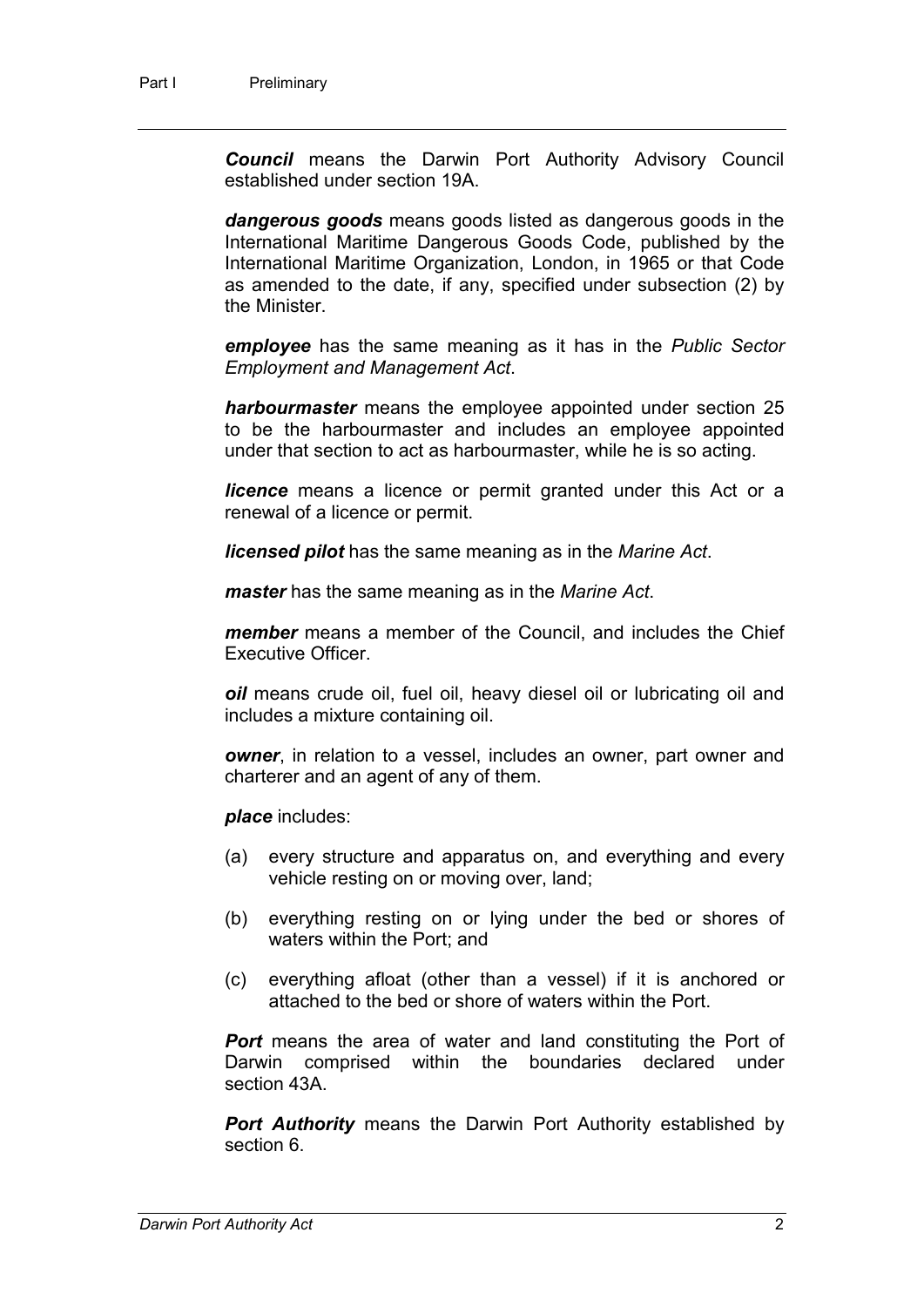*port facilities* means land, buildings, machinery and equipment for:

- (a) berthing, towing, mooring or docking or moving vessels on entering, using or leaving the Port;
- (b) the loading or unloading of cargo, containers or goods;
- (c) the embarking or disembarking of passengers;
- (d) the lighterage, sorting, weighing, ware-housing, storing or handling of goods or cargo; or
- (e) recreational, tourist and commercial purposes.

*port officer* means an employee appointed under section 28 to be a port officer.

*port superintendent* means the employee appointed under section 23 to be the port superintendent and includes an employee appointed under that section to act as port superintendent, while he is so acting.

*repealed Act* means the Acts repealed by section 3.

*undesirable substance* means:

- (a) rubbish, gravel, earth, stone or wreck;
- (b) flammable, corrosive or offensive sub-stances (whether solid, liquid or gaseous) and includes dangerous goods; or
- (c) an article or thing or a substance (whether solid, liquid or gaseous) which is capable of constituting a hazard to navigation or of preventing or hindering the development of or proper use of the Port,

but does not include oil.

*vessel* has the same meaning as in the *Marine Act* and includes a seaplane.

(2) For the purposes of the definition of *dangerous goods* in subsection (1) the Minister may, by notice in the *Gazette*, specify a date.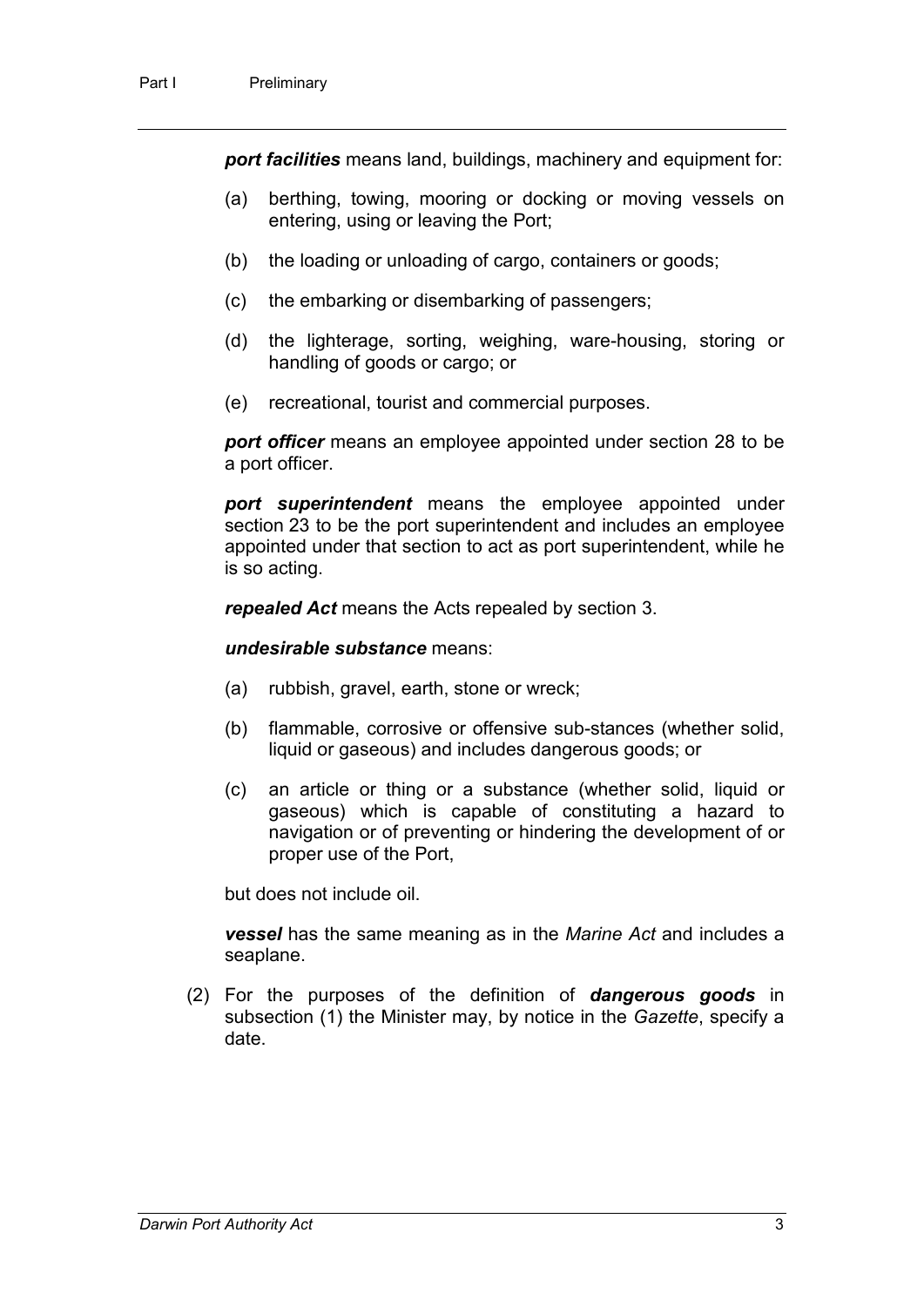# **Part II Darwin Port Authority**

# **Division 1 Establishment and constitution of Port Authority**

# **6 Darwin Port Authority**

- (1) There is established by this Act an Authority by the name of the Darwin Port Authority.
- (2) The Port Authority:
	- (a) is a body corporate with perpetual succession;
	- (b) shall have a common seal; and
	- (c) is capable, in its corporate name, of acquiring, holding and disposing of real, leasehold and personal property and of suing and being sued.
- (3) All courts, judges and persons acting judicially shall take judicial notice of the seal of the Port Authority affixed to a document and shall presume that it was duly affixed.

# **7 Constitution of Port Authority**

- (1) The Port Authority shall be constituted by the Chief Executive Officer.
- (2) The establishment of the Port Authority is not affected by reason only of there being a vacancy in the office of the Chief Executive Officer.

# **8 Chief Executive Officer**

- (1) The Minister shall appoint a person to be the Chief Executive Officer.
- (3) Subject to this section, the Chief Executive Officer holds office on such terms and conditions as the Administrator determines.

# **9 Acting appointment**

- (1) The Minister may, in writing, appoint a person to act as the Chief Executive Officer during a period, or during all periods, when the Chief Executive Officer is absent from duty or from the Territory or during a vacancy in the office.
- (2) The Minister may at any time terminate an appointment made under subsection (1).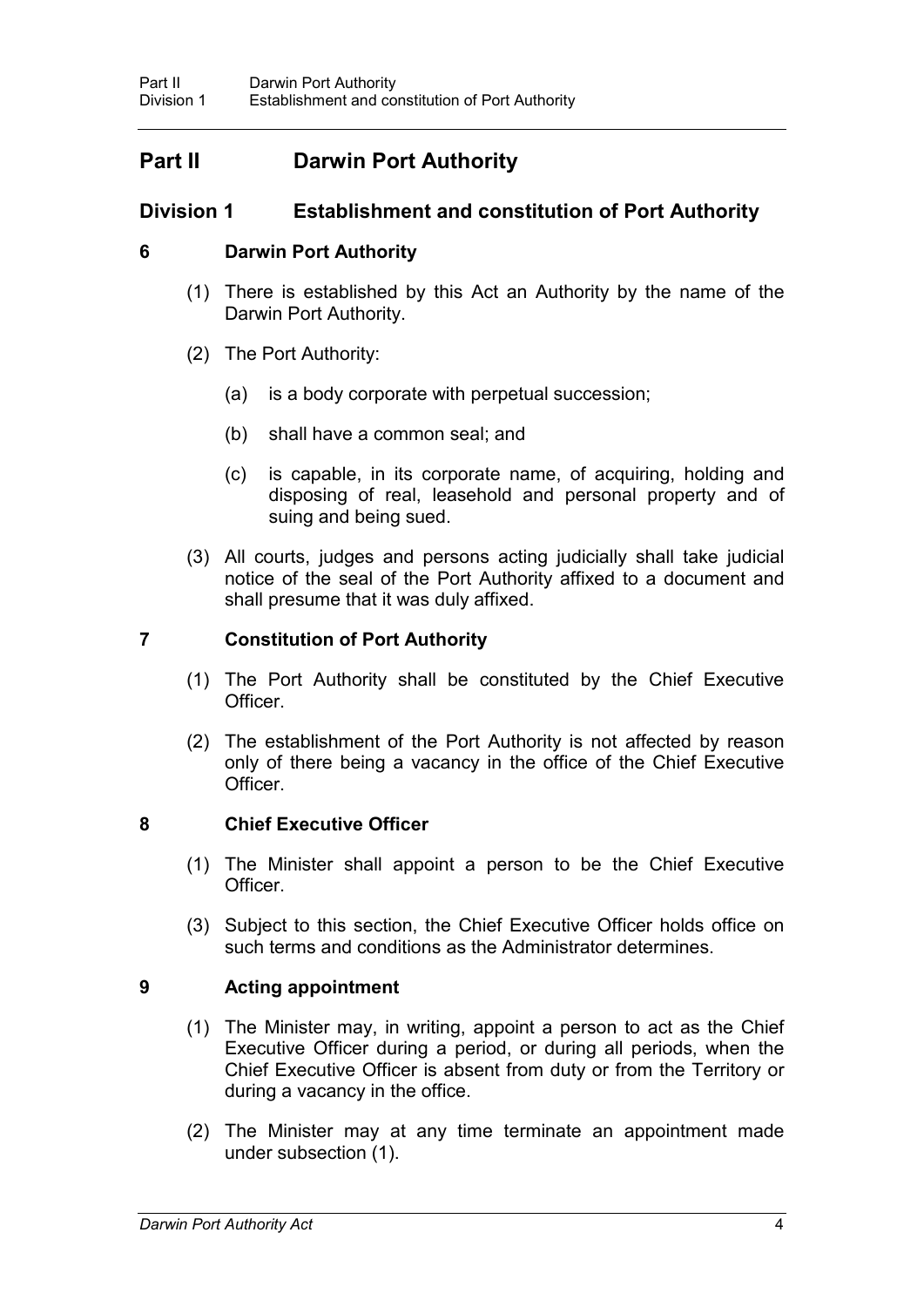(3) The validity of a decision of the Port Authority shall not be questioned in any proceedings on a ground arising from the fact that the occasion for the appointment of a person purporting to be appointed under this section had not arisen or that an appointment under this section had ceased to have effect.

# **10 Delegation by Chief Executive Officer**

- (1) The Chief Executive Officer may, by instrument in writing, delegate to a person any of his or her powers and functions under this Act, other than this power of delegation.
- (2) A power or function delegated under this section, when exercised or performed by the delegate, shall, for the purposes of this Act, be deemed to have been exercised or performed by the Chief Executive Officer.
- (3) A delegation under this section does not prevent the exercise of a power or the performance of a function by the Chief Executive **Officer**

# **Division 2 Functions and powers of Port Authority**

# **15 Ministerial control**

- (1) The Port Authority, in the exercise of its powers and the performance of its functions, is subject to the directions of the Minister.
- (2) An estate in fee simple in land within the Port vested in the Port Authority shall not be capable of being transferred or otherwise divested except with the approval in writing of the Minister.

# **16 Functions of Port Authority**

- (1) Subject to section 15, the Port Authority is responsible for:
	- (a) the regulation, improvement, management, operation and control of and the promotion of trade within the Port;
	- (b) the movement of vessels in the Port;
	- (c) the provision and maintenance of port facilities; and
	- (d) recreational, tourist and commercial activities in the Port.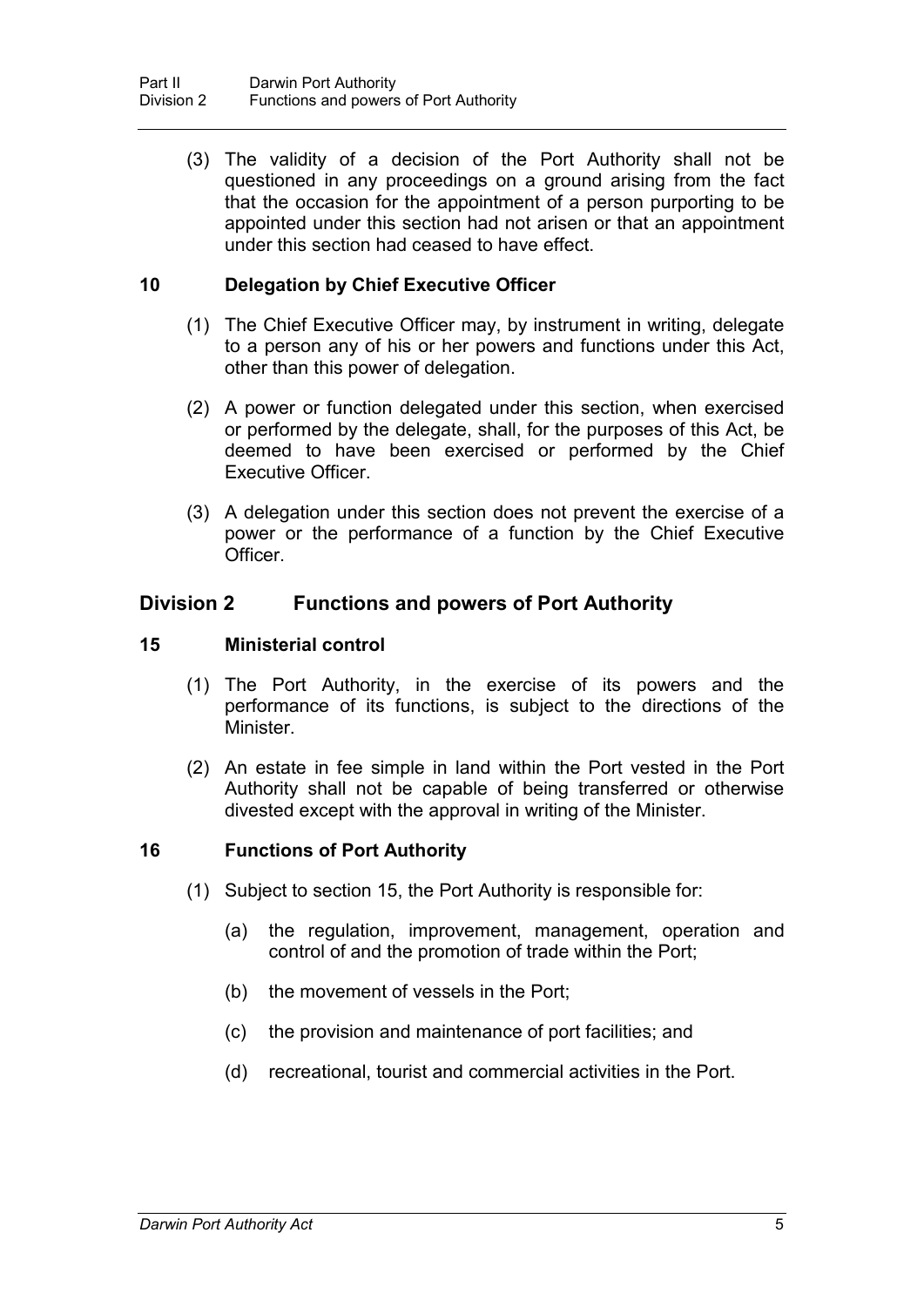- (2) Without limiting the generality of subsection (1), the functions of the Port Authority are:
	- (a) within the Port to:
		- (i) control and deal with land vested in it;
		- (ii) control and regulate the use of all waters;
		- (iii) provide, erect, maintain, operate and control, alter by design, improve and extend the port facilities placed under its control by or under this Act and to acquire land or property for that purpose;
		- (iv) provide, maintain, operate and control services and facilities for the berthing, mooring, loading and unloading of vessels and for the storage of goods at, and transport of goods to and from, a place where they are to be loaded onto or unloaded from a vessel;
		- (v) provide, maintain, operate and control lighters and other craft for the loading or unloading of vessels;
		- (vi) provide a pilotage service;
		- (vii) provide, maintain, operate and control services and facilities for the reception, handling, packing and unpacking and repairs of containers;
		- (viii) acquire, erect, maintain and operate ware-houses, storehouses, bins and tanks for the reception and holding of fuel (either solid or liquid) or liquids and yards for the holding of animals;
		- (ix) provide, maintain, operate and control vessels and equipment necessary for the Port Authority's management, control and servicing of the Port;
		- (x) provide, maintain, operate and control services and facilities for the employment of stevedores and other persons employed within the Port;
		- (xi) construct and maintain harbour works;
		- (xii) dredge and maintain channels and berthing places;
		- (xiii) build retaining walls for the purpose of reclaiming, and reclaim and obtain title to, land being part of the bed of the Port;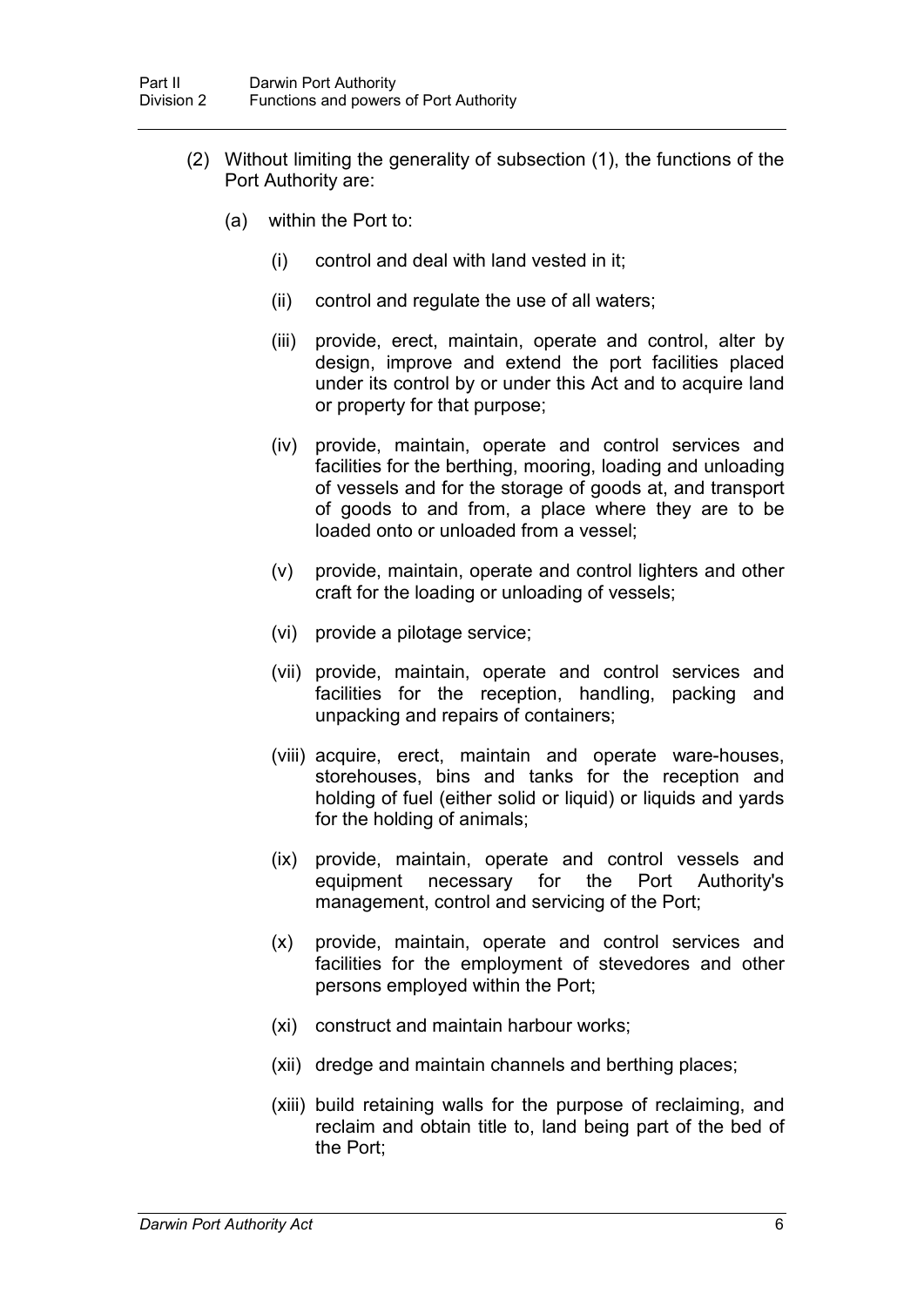- (xiv) act as the agent of an approved person for the installation of navigation aids and the prevention of pollution of waters by oil;
- (xv) provide for the security of property and for the preservation and protection of property and maintain law and order;
- (xvi) do all such other acts as will facilitate the use of the Port by shipping; and
- (xvii) develop and manage recreational, tourist and commercial facilities in the Port; and
- (b) outside the Port to:
	- (i) control and deal with land vested in it;
	- (ii) provide housing and accommodation for employees as it thinks fit;
	- (iii) provide training facilities for employees; and
	- (iv) purchase or take land or otherwise acquire and construct buildings, for use by it.

# **17 Powers of Port Authority**

- (1) Subject to section 15, the Port Authority has power to do all things that by or under this Act it is required or permitted to do, or that are necessary or convenient to be done for or in connection with, or that are reasonably incidental to, the performance of its functions.
- (2) Without limiting the generality of subsection (1), the Port Authority has power to:
	- (a) purchase or lease or otherwise acquire land and construct buildings for use in the performance of its functions;
	- (b) dispose of land by way of sale, lease, licence or sub-lease;
	- (c) control the use of the foreshores in the Port subject to any right of tenancy or occupation granted by or under a law of the Territory;
	- (d) purchase, lease or take on hire plant, machinery, equipment or other things necessary for the performance of its functions and to sell, lease, hire or otherwise dispose of any plant, machinery, equipment or other things owned by it;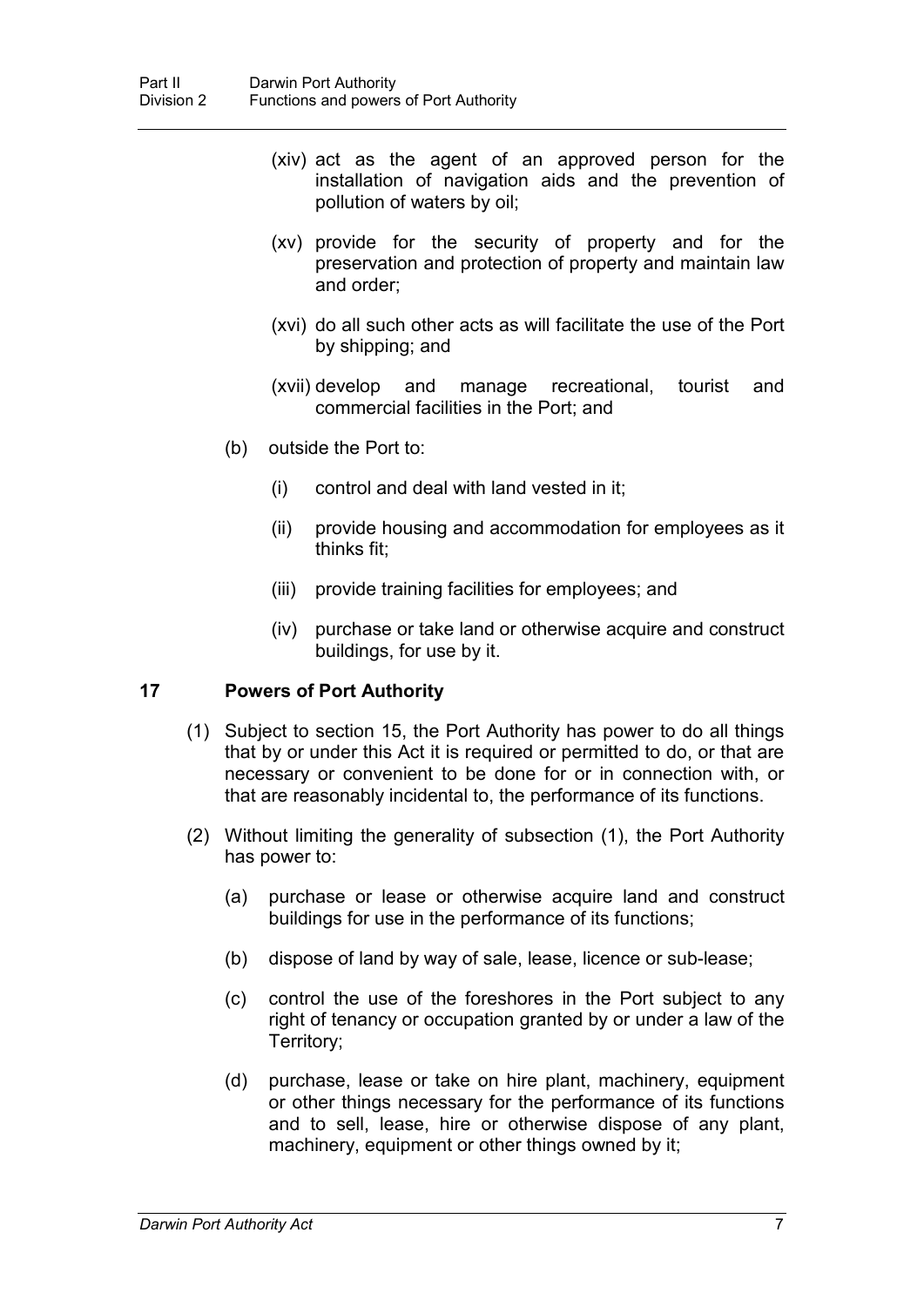- (e) appoint agents;
- (f) impose dues and levy charges for or in respect of the Port on shipping using the Port or in respect of the use of a port facility provided or for an operation carried on by it or its agents in the Port;
- (g) impose charges at a prescribed rate for or in respect of prescribed substances passing through the Port or any part thereof, regardless of whether there is any use of a port facility provided or any benefit is received from an operation carried on by it or its agents in the Port;
- (ga) impose charges and fees for the conduct of activities in the Port, or the use of facilities of the Port Authority, for recreational, tourist and commercial purposes;
- (h) enter into contracts and agreements for or in respect of the exercise of a power or the performance of a function by it;
- (j) accept, hold and enforce undertakings, indemnities, bonds or securities protecting it against loss or damage;
- (k) seize, remove, attach or dispose of a vessel, hulk or hull which is unsafe, sunk or stranded within the Port;
- (m) construct in the Port such roadways, railways or tramways as are necessary or convenient for the performance of its functions;
- (n) construct within the Port or on land under its control wharves, warehouses, tanks, bins, store-houses or port facilities;
- (na) construct, within the Port, buildings or facilities for use in connection with recreational, tourist and commercial activities;
- (p) issue a licence to a person, subject to such conditions as it thinks fit, for the carrying on of the business of a stevedore within the Port and it may make as a condition of the licence that the person, to whom a licence is issued, only impose a reasonable charge for any services rendered not exceeding those charges determined from time to time by it;
- (q) prescribe a fee for the issue of a licence to a stevedore and for the renewal of such a licence;
- (r) authorize the setting apart of wharves, docks, sheds, warehouses or port facilities for the use of specified persons or vessels;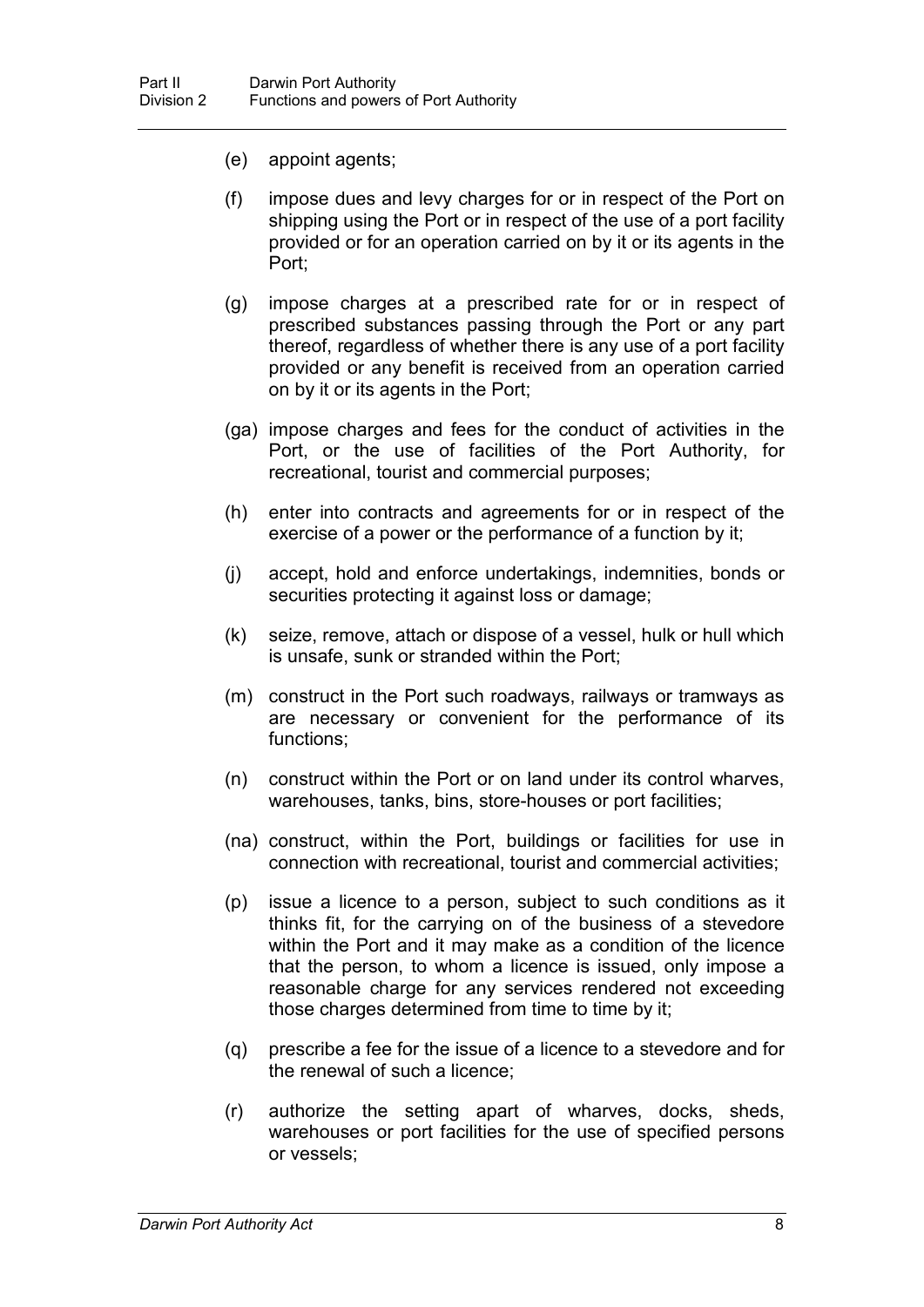- (s) establish and conduct business as a stevedore, warehouseman, carter or carrier;
- (sa) manage, establish and conduct business in connection with recreational, tourist and commercial activities;
- (t) appoint officers, who are employees, for the purposes of carrying out the powers and functions vested in it under this Act;
- (u) regulate and control the driving and parking of vehicles within the Port or on its land;
- (w) regulate and control the conduct and behaviour of persons within the Port or on its land and the conditions upon which persons may be admitted to or excluded from any part of the Port or its land; and
- (y) do anything incidental to any of its powers.

# **18 Delegation by Port Authority**

- (1) The Port Authority may, by instrument under its seal, delegate to a person any of its powers and functions under this Act, other than this power of delegation.
- (2) A power or function delegated under this section, when exercised or performed by the delegate, shall, for the purposes of this Act, be deemed to have been exercised or performed by the Port Authority.
- (3) A delegation under this section does not prevent the exercise of a power or the performance of a function by the Port Authority.

#### **19 Reports**

- (1) The Port Authority shall, as soon as practicable after 30 June in each year, prepare a report on the administration of this Act and on the operation of the Port during the year ending on that date and furnish it to the Minister.
- (2) The Minister shall cause a copy of each report referred to in subsection (1) to be laid before the Legislative Assembly within 3 sitting days of the Legislative Assembly after its receipt by him.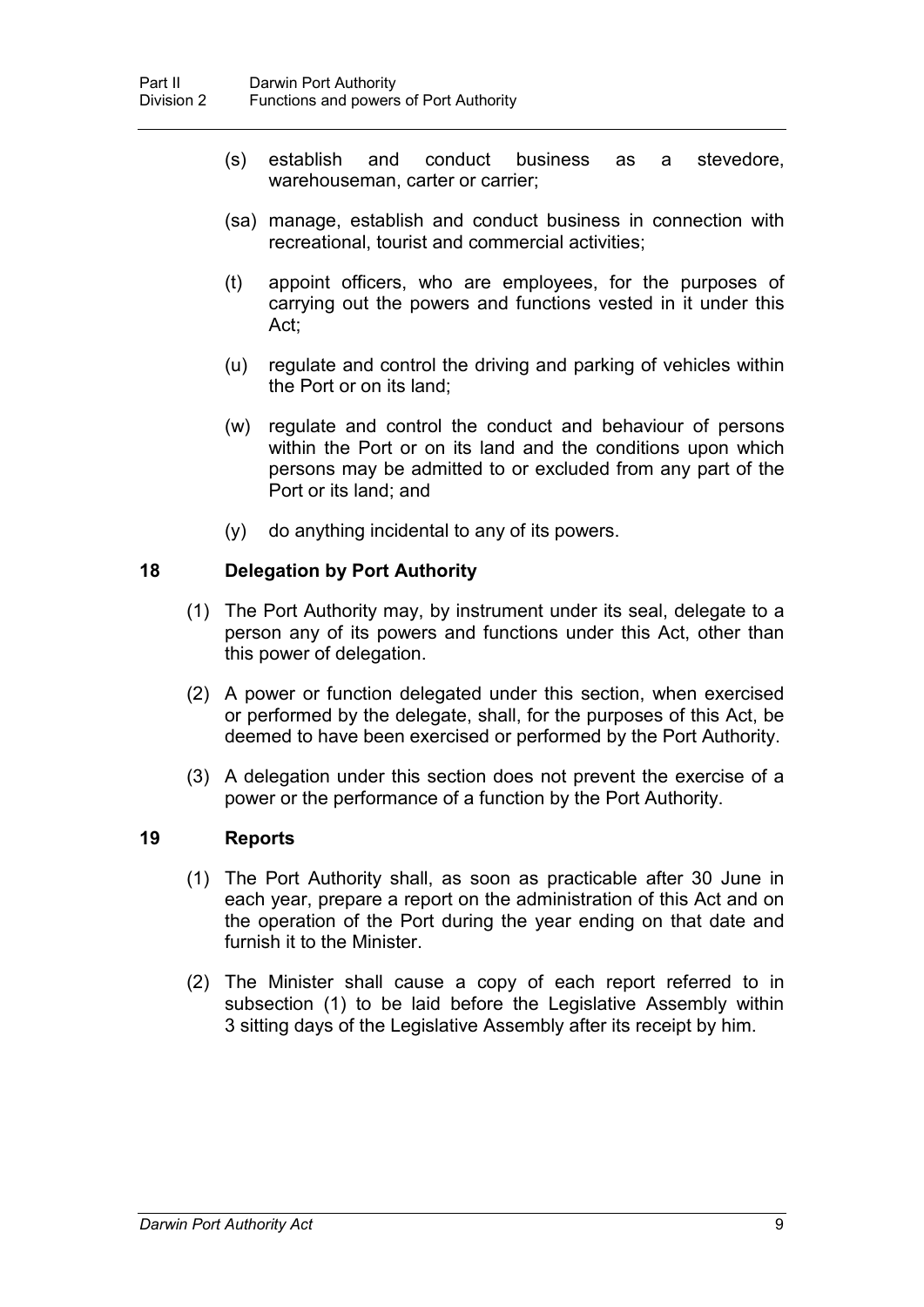# **Division 3 Darwin Port Advisory Council**

# **19A Darwin Port Advisory Council**

- (1) There shall be a council to be known as the Darwin Port Advisory Council.
- (2) The Council shall consist of the Chief Executive Officer who shall be its Chairman, and not more than 5 other members appointed by the Minister.

# **19B Period of appointment**

Subject to this Part, a member, other than the Chairman, holds office for such period, not exceeding 2 years, as is specified in the instrument of appointment, but is eligible for re-appointment.

# **19C Leave of absence**

The Minister may grant leave of absence to a member on such terms and conditions as the Minister thinks fit.

#### **19D Resignation of members**

A member may resign his or her office by writing signed by the member and delivered to the Minister.

# **19E Dismissal of members**

- (1) The Minister may terminate the appointment of a member for inability, inefficiency, misbehaviour or physical or mental incapacity.
- (2) The Minister shall terminate the appointment of a member who:
	- (a) is absent, except on leave granted under section 19C by the Minister, from 3 consecutive meetings of the Council; or
	- (b) becomes bankrupt, applies to take the benefit of a law for the relief of bankrupt or insolvent debtors, compounds with his or her creditors or makes an assignment of his or her remuneration for their benefit.

# **19F Functions and powers of Council**

- (1) The functions of the Council are:
	- (a) to inquire into and report to the Minister on matters referred to it by the Minister;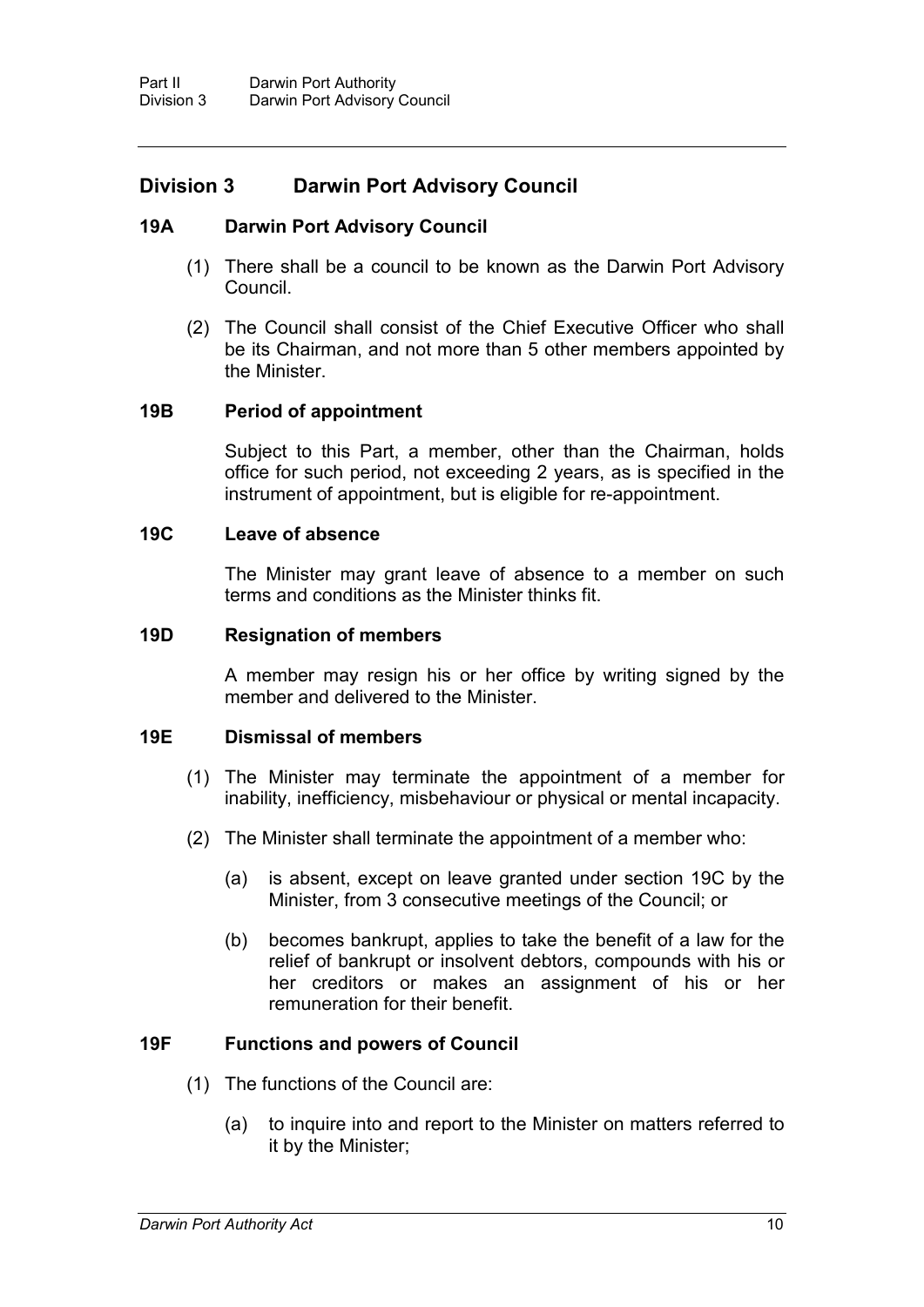- (b) to investigate and make recommendations to the Minister about a matter under this Act or relating to the administration of this Act;
- (c) to advise the Port Authority concerning the management and control of the Port; and
- (d) such other functions as are imposed on it by or under this or any other Act.
- (2) The Council has such powers as are necessary to enable it to carry out its functions or as are conferred on it by or under this or any other Act.

#### **19G Meetings of Council**

- (1) The Chairman shall call such meetings of the Council as are necessary for the performance of its functions and the exercise of its powers.
- (2) The Minister may at any time direct the Chairman to call a meeting of the Council and the Chairman shall call a meeting accordingly.
- (3) The Chairman shall preside at all meetings of the Council.
- (4) At a meeting of the Council:
	- (a) the Chairman and not less than 50% of the other members for the time being holding office constitute a quorum;
	- (b) questions arising shall be determined by a majority of the votes of the members present and voting and in the event of an equality of votes the Chairman shall have a casting vote as well as a deliberative vote; and
	- (c) subject to this Act, the Council shall determine the procedure to be followed at or in connection with the meeting.
- (5) The Council shall keep records of its meetings.

# **Division 4 Staff of Port Authority**

# **23 Port superintendent**

(1) The Chief Executive Officer may, by instrument in writing, appoint an employee to be the port superintendent.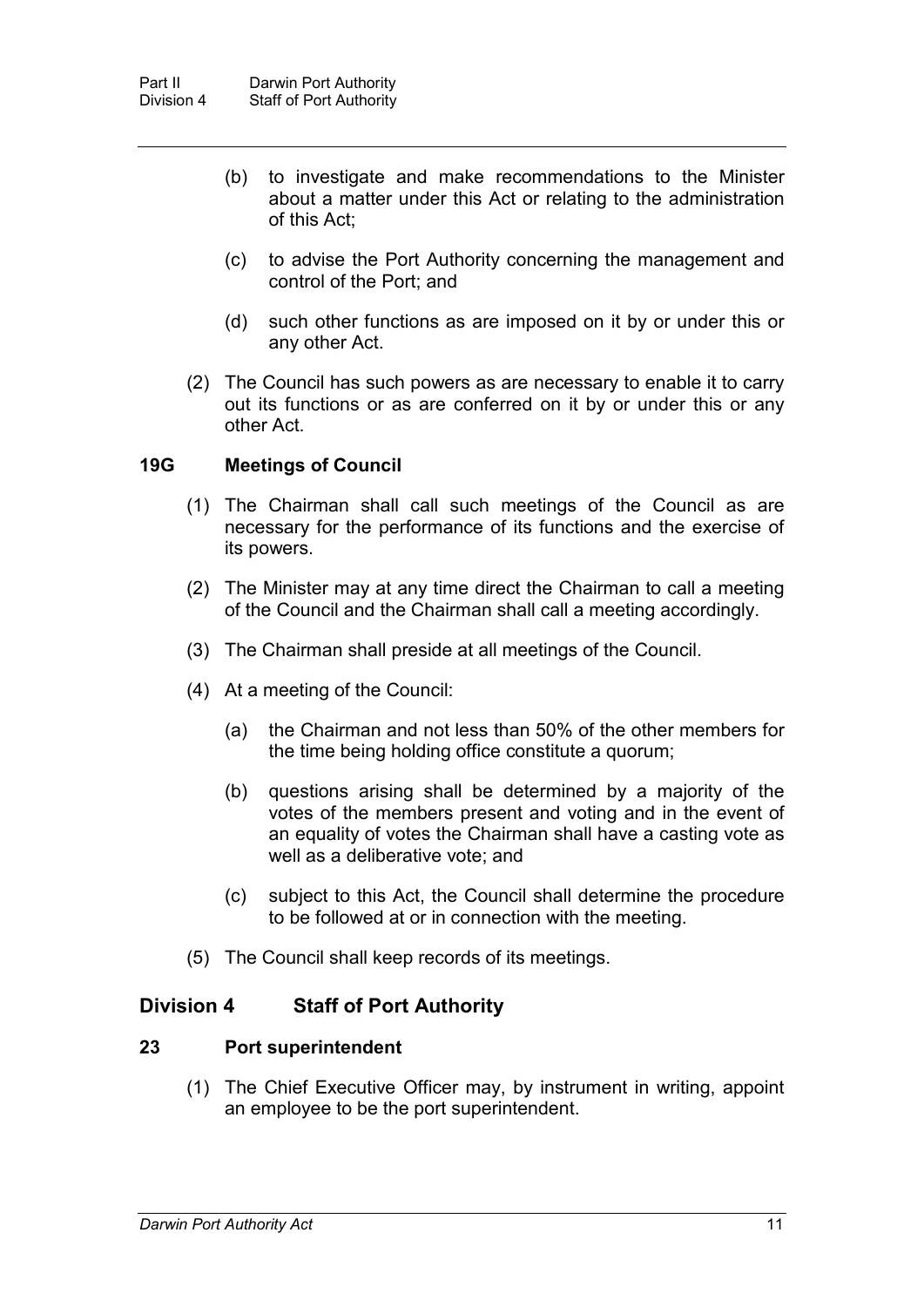- (2) Where:
	- (a) the port superintendent is, or is expected to be, absent or is unable, for any reason, to exercise his powers or perform his functions of port superintendent; or
	- (b) there is a vacancy in the office of port superintendent,

the Chief Executive Officer may, by instrument in writing, appoint an employee to act in the office of port superintendent during his absence or incapacity or until the filling of the vacancy.

#### **24 Delegation by port superintendent**

- (1) The port superintendent may, by instrument in writing, delegate to an employee any of his powers and functions under this Act, other than this power of delegation.
- (2) A power or function delegated under this section, when exercised or performed by the delegate, shall, for the purposes of this Act, be deemed to have been exercised or performed by the port superintendent.
- (3) A delegation under this section does not prevent the exercise of a power or the performance of a function by the port superintendent.

#### **25 Harbourmaster**

- (1) The Chief Executive Officer may, by instrument in writing, appoint an employee to be the harbourmaster.
- (2) Where:
	- (a) the harbourmaster is, or is expected to be, absent or is unable, for any reason, to exercise his powers or perform his functions of harbourmaster; or
	- (b) there is a vacancy in the office of harbour-master,

the Chief Executive Officer may, by instrument in writing, appoint an employee to act in the office of harbourmaster during his absence or incapacity or until the filling of the vacancy.

# **26 Delegation by harbourmaster**

(1) The harbourmaster may, by instrument in writing, delegate to an employee any of his powers and functions under this Act, other than this power of delegation.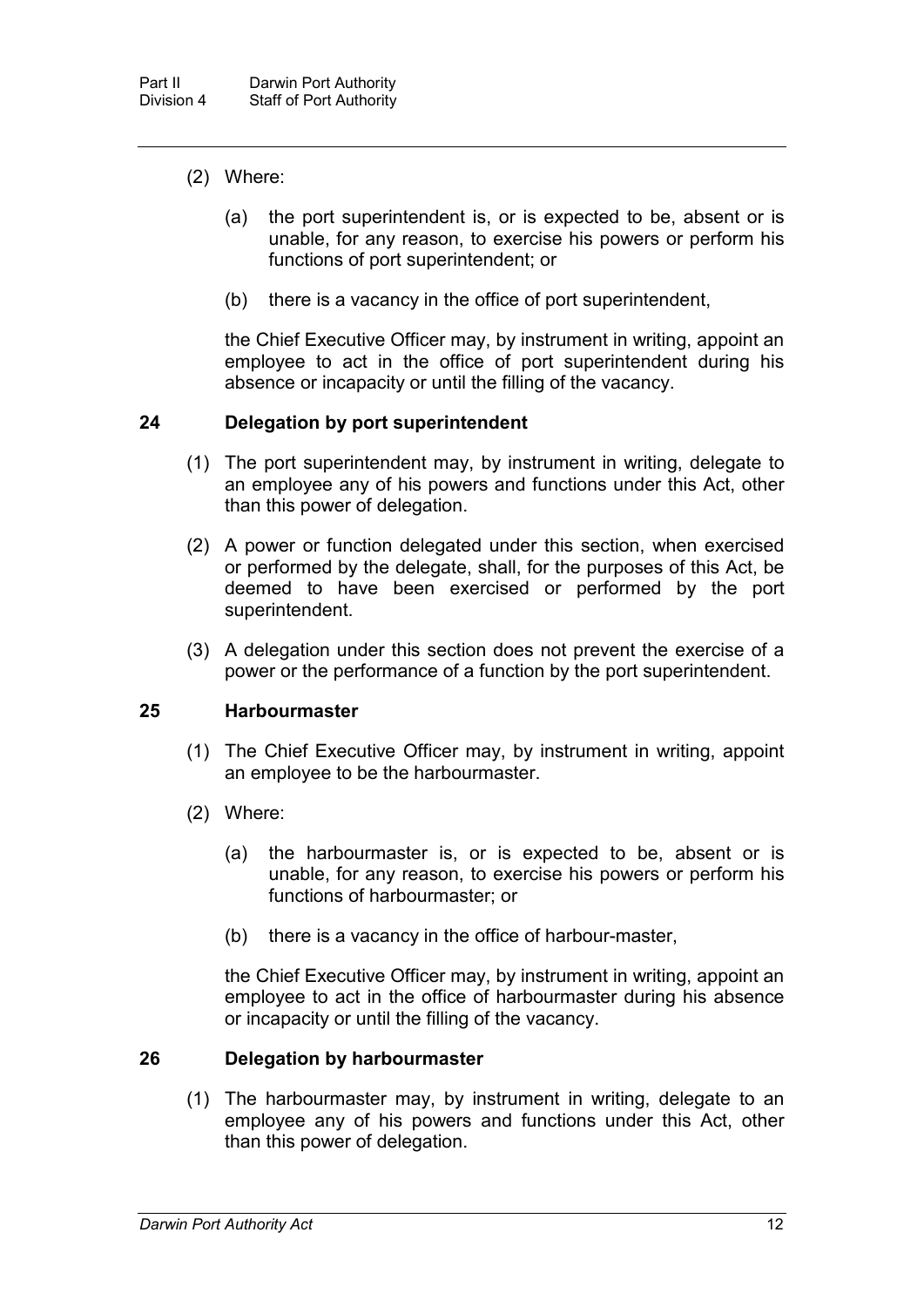- (2) A power or function delegated under this section, when exercised or performed by the delegate, shall, for the purposes of this Act, be deemed to have been exercised or performed by the harbourmaster.
- (3) A delegation under this section does not prevent the exercise of a power or the performance of a function by the harbourmaster.

# **27 Assistant harbourmaster**

- (1) The Chief Executive Officer may, by instrument in writing, appoint an employee to be an assistant harbourmaster.
- (2) An assistant harbourmaster has such powers and functions, as an assistant to the harbourmaster, as the Chief Executive Officer specifies in the instrument of appointment.

#### **28 Pilots and port officers**

The Chief Executive Officer may, by instrument in writing, appoint:

- (a) a person who is a licensed pilot to carry out pilotage services within the compulsory pilotage areas of the Port as determined by the Port Authority under the *Marine Act*; and
- (b) a port officer, who is an employee, for the purposes of carrying out powers and functions vested in the Port Authority under this Act.

# **Part III Control and management of Port**

# **Division 1 Control and management of Port**

# **29 Directions for movement, &c., of vessels within Port**

- (1) The port superintendent may give directions for regulating:
	- (a) the time and manner (including the taking on of a licensed pilot) in which a vessel shall enter into, depart from or lie in the Port; and
	- (b) the manner and position in which and the times at which cargo may be loaded onto, or unloaded from, a vessel, or ballast, water or fuel may be taken in or delivered from a vessel, or passengers may be taken in or landed from a vessel within the Port.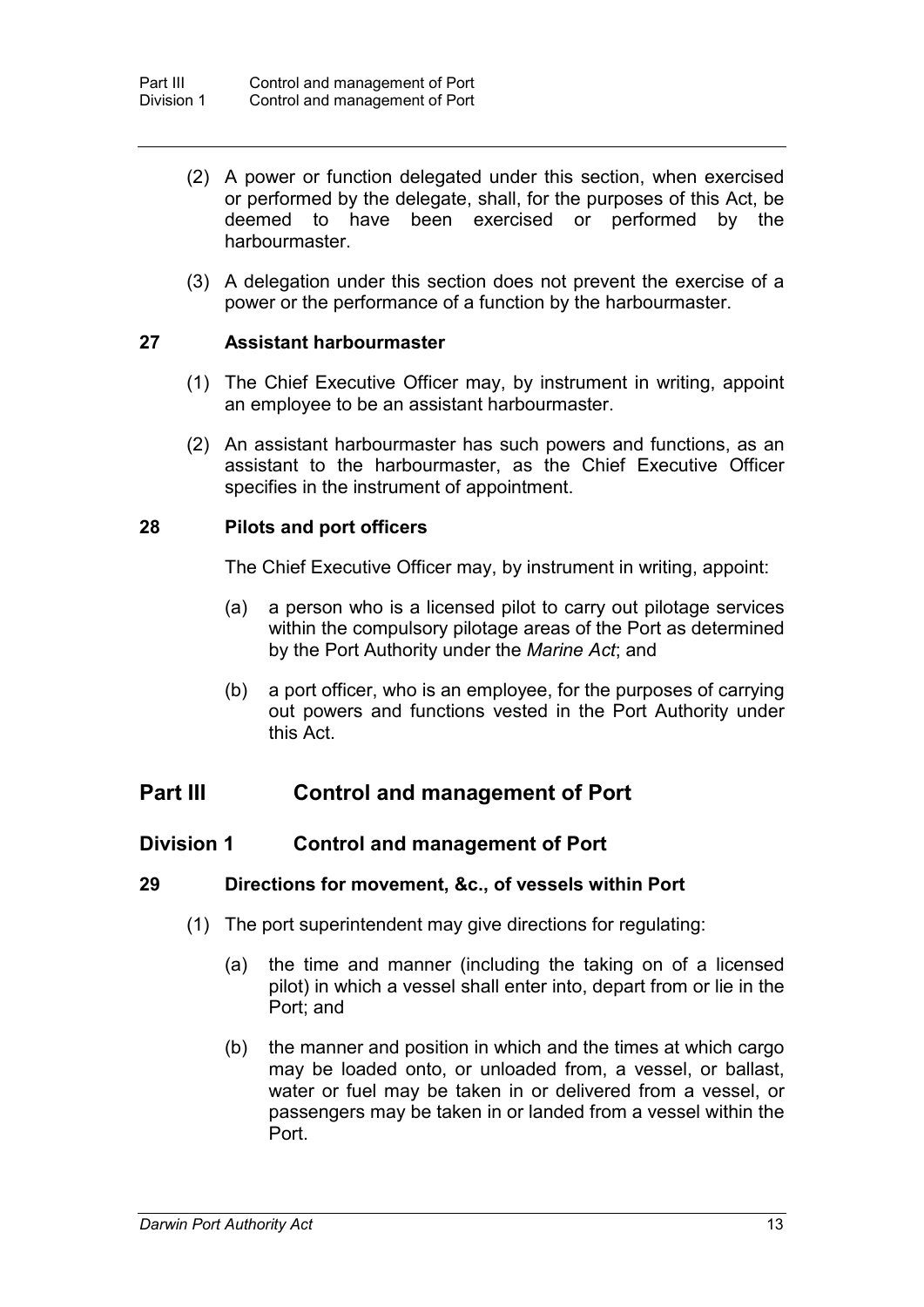- (2) The harbourmaster may give directions for regulating the positioning, mooring, unmooring, placing or anchoring of a vessel and the removing of a vessel from one place to another within the Port.
- (3) The master of a vessel in the Port shall regulate the vessel according to the directions of:
	- (a) the port superintendent given under subsection (1); or
	- (b) the harbourmaster given under subsection (2).

Penalty: \$1,000.

#### **30 Removal, &c., of vessel for failure to comply with direction**

- (1) Where the master of a vessel fails to comply with a direction of the harbourmaster given under section 29(2), the harbourmaster may cause the vessel to be positioned, moored, unmoored, placed, anchored or removed accordingly.
- (2) In addition to a penalty for an offence of failing to comply with the directions of the harbour-master, the owner or master of a vessel which the harbourmaster has caused to be positioned, moored, unmoored, placed, anchored or removed under subsection (1) is liable to pay all expenses incurred in the positioning, mooring, unmooring, placing, anchoring or removal of the vessel.
- (3) An amount which an owner or master is liable to pay under subsection (2) may be recovered as a debt due and payable to the Port Authority.
- (4) A person shall not hinder or obstruct, or aid or abet a person to hinder or obstruct, the harbourmaster, or a person lawfully assisting the harbourmaster, in causing a vessel to be positioned, moored, unmoored, placed, anchored or removed under subsection (1).

Penalty: \$1,000.

# **31 Vessel carrying flammable cargo, &c.**

- (1) Where a vessel requiring entry into the Port has on board as cargo:
	- (a) flammable liquid in a quantity not less than 500 tonnes; or
	- (b) an explosive or other substance considered for the purposes of this section by the Chief Executive Officer to be a hazard or danger to the Port,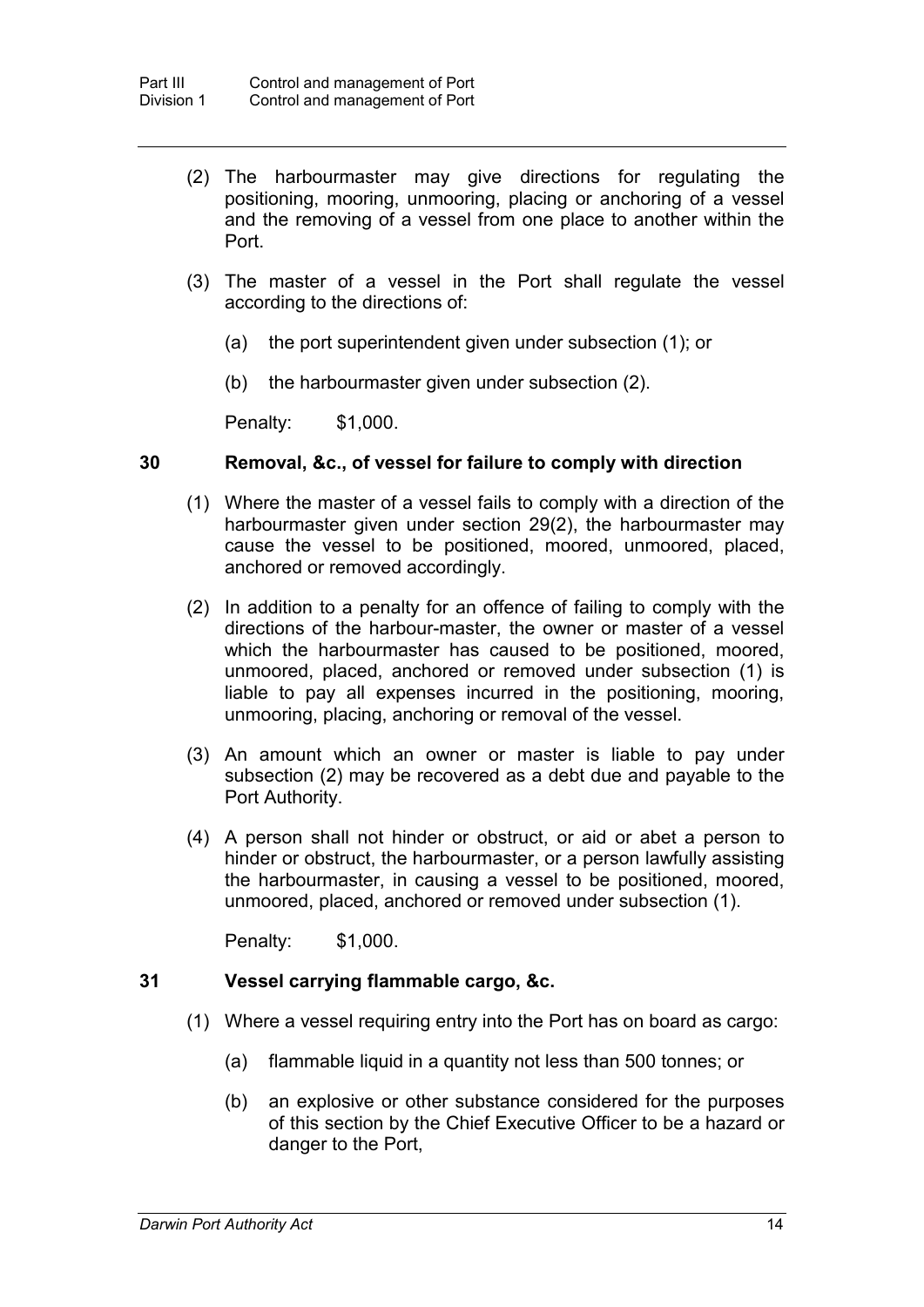the Chief Executive Officer may require the owner of the vessel to:

- (c) give to him such security by way of bond, indemnity, guarantee or otherwise, or any combination of those methods, as he determines; or
- (d) have or obtain from an insurer, approved by him for the purposes of this section, a policy of insurance,

in respect of the whole of any loss or damage that may occur from the loading, unloading, handling or storage of the cargo in the Port.

(2) The Chief Executive Officer may refuse or restrict entry into the Port of a vessel in respect of which the owner has refused or failed to give a security or to have an insurance as required under subsection (1), or refuse or restrict the loading, unloading, handling or storage of cargo on, from or in that vessel in the Port.

# **32 Vessel, hulk or hull likely to cause damage, &c.**

- (1) Where, in the opinion of the Chief Executive Officer, a vessel, hulk or hull within the Port is in such a condition that it is unsafe, or likely to cause damage to, endanger or obstruct the passage, navigation or use of, the Port by a vessel, the Chief Executive Officer may, by notice in writing, direct the owner, master or occupier of the vessel, hulk or hull to remove, repair and make safe or destroy it and that person shall, within 7 days after the notice is served on him or such longer time as the Chief Executive Officer, in writing, allows, comply with the direction
- (2) Where the owner, master or occupier on whom a notice under subsection (1) has been served fails to comply with the direction within the time allowed for his so doing, the Chief Executive Officer may authorize a person to board, with or without workmen, vehicles, plant, equipment or materials, a vessel, hulk or hull and carry out the work required to comply with the direction (other than the destruction of the vessel, hulk or hull).
- (3) For the purposes of subsection (2), where the Chief Executive Officer does not know the name or address of the owner of the vessel, hulk or hull a notice shall be sufficiently given if it is addressed to the owner of the vessel, hulk or hull without specifying the name of any person and, in the absence of identification of the vessel, hulk or hull, if it describes the vessel, hulk or hull by such general description as the Chief Executive Officer thinks fit.
- (4) A notice shall be sufficiently given in circumstances referred to in subsection (3) if it is published in a newspaper circulating in Darwin.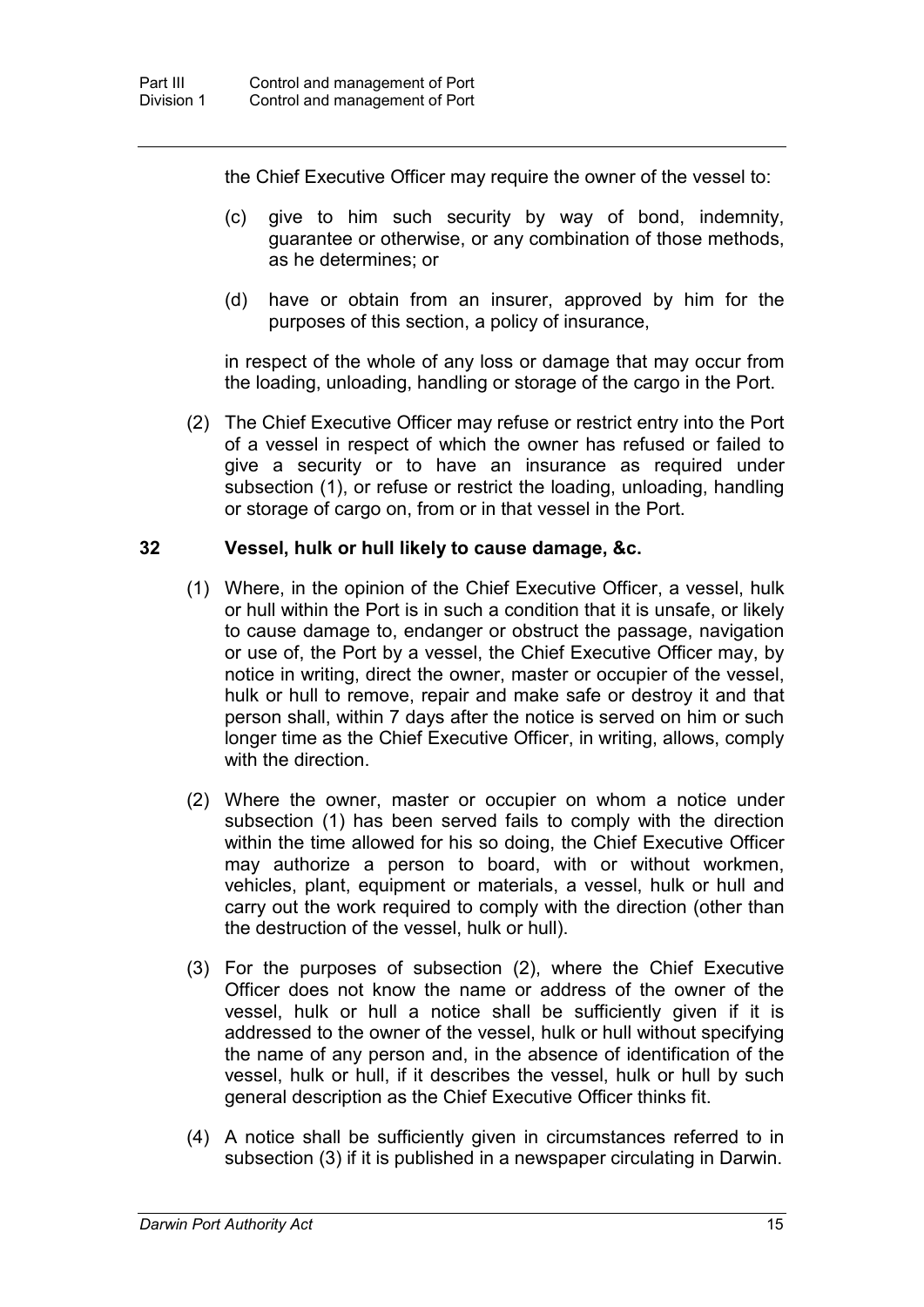- (5) The costs incurred by the Chief Executive Officer or authorized person in carrying out an action under subsection (2) may be recovered from the owner, master or occupier as a debt due and payable to the Port Authority.
- (6) An owner, master or occupier who fails to comply with or contravenes a direction under subsection (1) is guilty of an offence.

Penalty: \$10,000 and \$1,000 for each day during which the offence continues.

(7) A person shall not hinder or obstruct or aid or abet a person to hinder or obstruct, the Chief Executive Officer or a person authorized under subsection (2), or a person lawfully assisting him, in carrying out an action under that subsection.

Penalty: \$1,000.

#### **33 Removal of vessel from Port**

- (1) Where the Minister is satisfied that a vessel is, because of its condition, a threat or danger to the Port or persons within or in the vicinity of the Port, he may, by notice in writing, direct the owner or master to remove the vessel or cause it to be removed from the Port and may specify the time within which the direction is to be complied with.
	- (a) puts an undesirable substance into or on a part of the Port; or
	- (b) allows an undesirable substance to fall or flow into or on the Port,

is guilty of an offence.

Penalty: \$5,000 and \$500 for each day during which the offence continues.

- (2) Subject to subsection (4), where an undesirable substance is put, falls or flows into or on a part of the Port from a vessel, a place or apparatus used for transferring an undesirable substance from or to a vessel (whether to or from a place or to or from another vessel) and the undesirable substance is put, falls or flows into or on the Port from:
	- (a) a vessel the owner and the master of the vessel are each;
	- (b) a place the occupier of the place is; or
	- (c) an apparatus the person in charge of the apparatus is,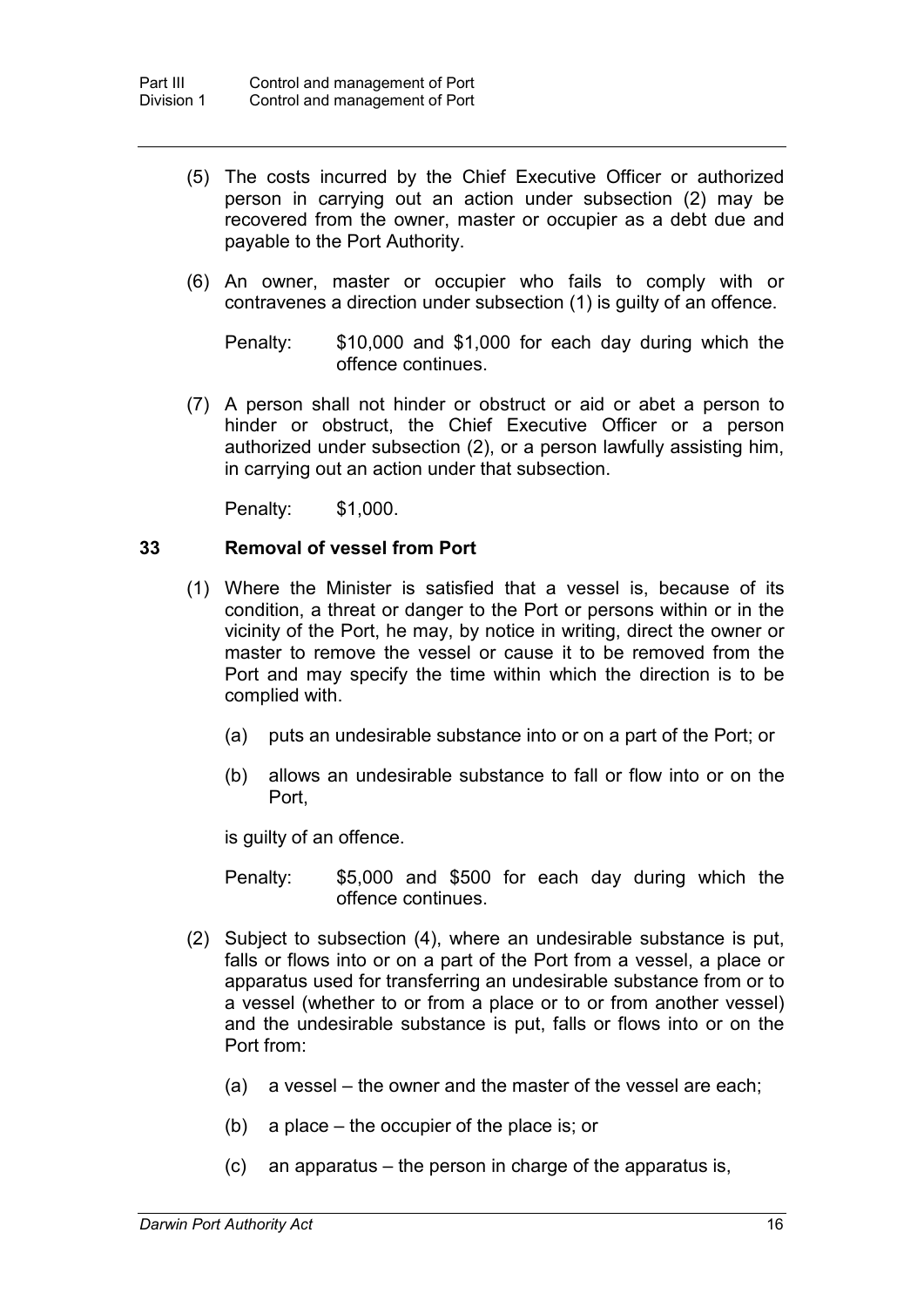guilty of an offence.

Penalty: \$5,000 and \$500 for each day during which the offence continues.

- (3) For the purposes of this section and sections 35 and 36 *occupier* means:
	- (a) the person exercising by his servants or agents or otherwise a right of occupation of a place; or
	- (b) where the place has no occupier, the owner of the place but, if the place is a vehicle, does not include the occupier of the land on or over which the vehicle stands or moves.
- (4) This section does not apply to or in relation to anything done by or with the consent of the Port Authority in the proper management, improvement or use of the Port.

# **35 Special defences**

- (1) Where the owner, master or another person concerned with a vessel is charged with an offence against section 34, it is a defence to prove that:
	- (a) putting the undesirable substance, or allowing the undesirable substance to fall or flow, into or on the Port was necessary for the purpose of securing the safety of the vessel or of preventing damage to the vessel or cargo or of saving life, and was reasonable in the circumstances;
	- (b) the undesirable substance fell or flowed from the vessel in consequence of damage to the vessel or cargo, and that all reasonable steps were taken after the occurrence of the damage for stopping or reducing the escape of the undesirable substance; or
	- (c) the undesirable substance fell or flowed from the vessel in consequence of leakage or loss which could not have been foreseen and avoided, and that all reasonable steps were taken to locate the leakage or loss and stop or reduce the leakage or loss of the undesirable sub-stance.
- (2) Where the occupier of a place or the person in charge of apparatus is charged with an offence against section 34, it is a defence to prove that the undesirable substance fell or flowed into the Port in consequence of an accident which could not have been foreseen and avoided, and that all reasonable steps were taken to locate the leakage or source of escape of the undesirable substance and stop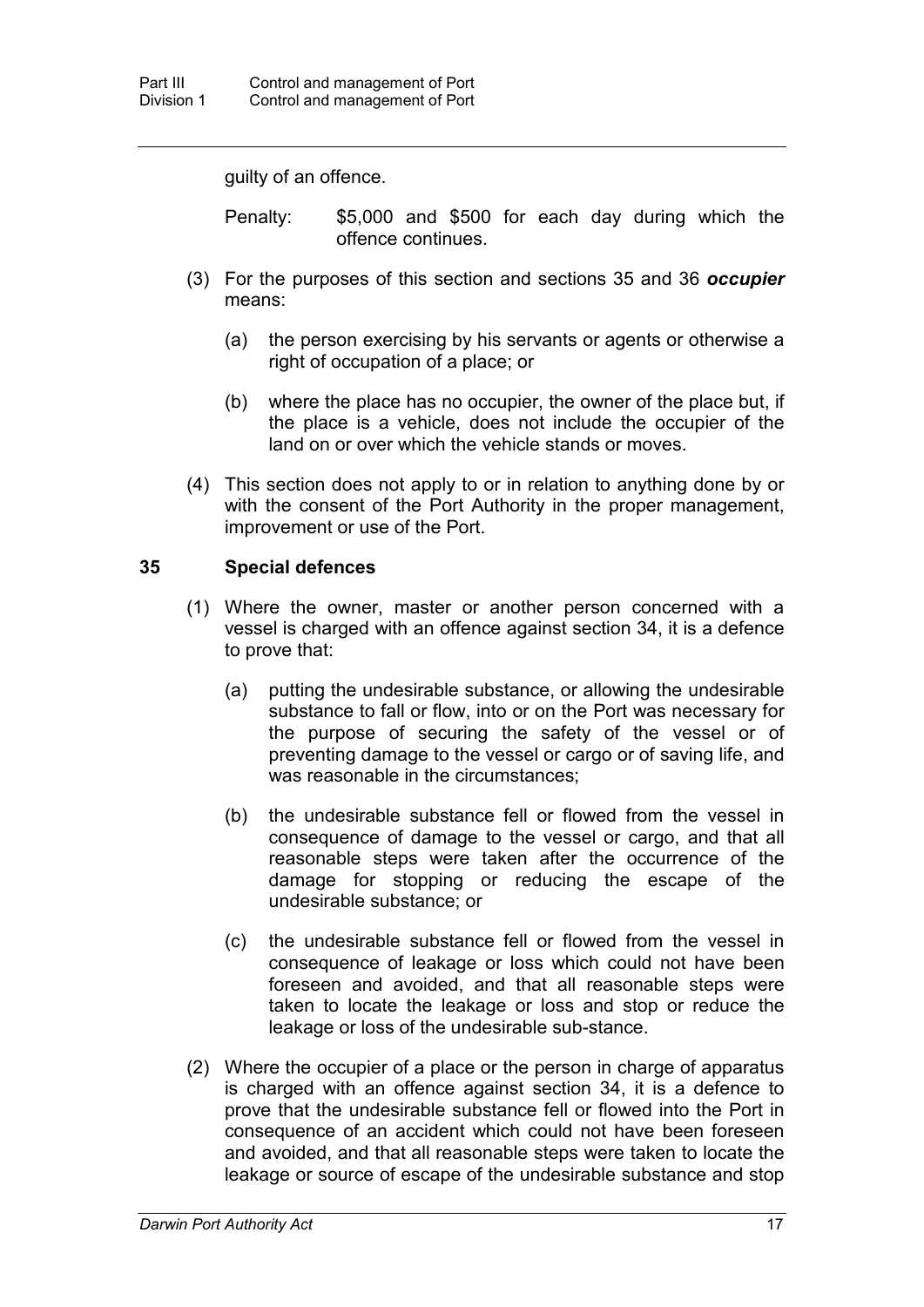or reduce it.

#### **36 Recovery of costs and expenses of removal of undesirable substance, &c.**

- (1) Where an undesirable substance is put, falls or flows into or on the Port, the Port Authority may take such action as it thinks fit to remove, disperse, destroy or mitigate the damage caused by, the undesirable substance.
- (2) The Port Authority may recover as a debt due and payable to it, and notwithstanding that proceedings for an offence against section 34 have not been taken, the costs incurred by it in taking action under subsection (1) from the person who put the undesirable substance, or allowed the undesirable substance to fall or flow, into or on the Port, or from the owner or master of the vessel, the occupier of the place on land, or the person in charge of the apparatus, from which the undesirable substance was put or fell or flowed into or on the Port and if there is more than one such person, from any of them jointly or severally.
- (3) Where an undesirable substance has been removed under subsection (1), the Port Authority may, if it thinks fit, sell the undesirable substance or any part of it and out of the proceeds of sale recover the costs incurred by it in taking action under that subsection, together with the costs and expenses of the sale, but:
	- (a) nothing in this subsection shall prevent the destruction, dispersal or disposal (otherwise than by sale) of the whole or any part of the undesirable substance in any manner by the Port Authority as it thinks fit;
	- (b) before selling the undesirable substance, the Port Authority shall in writing demand payment by the person or, if more than one, one of the persons from whom they are recoverable under this section, of the costs incurred by it in taking action under subsection (1), and the undesirable substance shall not be sold until the expiration of 14 days after the demand is made;
		- (i) shall be held by the Port Authority in a trust fund for 12 months and during that time may be paid by it to a person who produces reasonable evidence of ownership of the undesirable substance at the time of the sale; and
		- (ii) if not so paid during that time, shall be paid to and become part of the revenue of the Port Authority.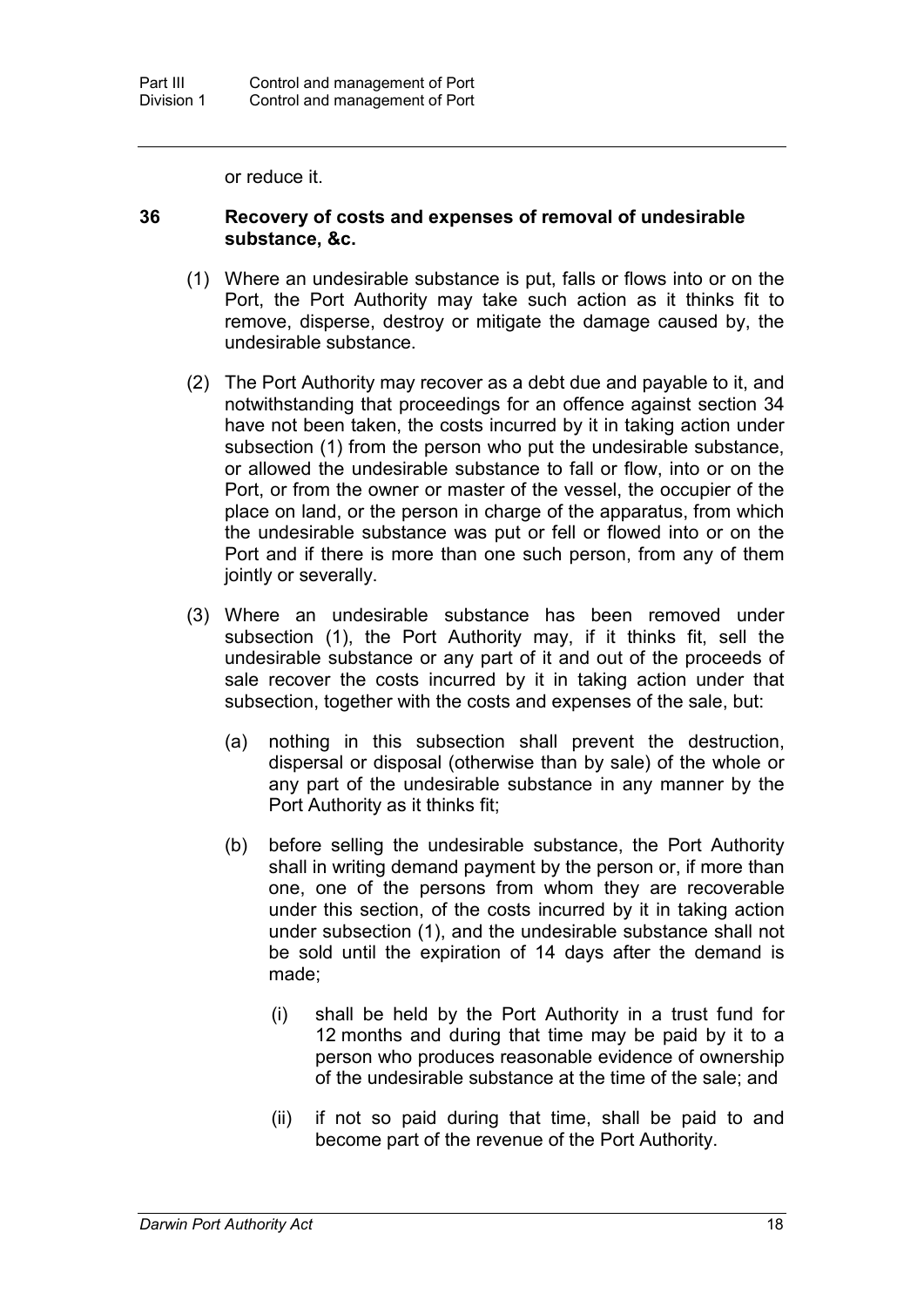(4) The rights conferred on the Port Authority by this section shall be in addition to and not in derogation of or in substitution for any other rights which the Port Authority is entitled to exercise or pursue.

### **37 Chief Executive Officer may declare certain wharfs, &c., to be set apart**

- (1) The Chief Executive Officer may, by instrument in writing, declare that a port facility be set apart for:
	- (a) the use of a specified vessel;
	- (b) the use of vessels engaged in a specified trade or trades;
	- (c) the use of vessels of a specified class or description;
	- (d) the use of a specified person or a person carrying on a specified business or trade for or in connection with:
		- (i) the berthing of vessels;
		- (ii) the reception, storage or handling of goods; or
		- (iii) the performance or provision of services with respect to vessels or the reception, storage or handling of goods; or
	- (e) any other use which the Chief Executive Officer thinks fit.
- (2) A declaration under subsection (1), shall include, where applicable:
	- (a) the period of use;
	- (b) the terms and conditions of use;
	- (c) the rent to be paid or other payment in respect of that use; and
	- (d) any limitations or restrictions to which that use is subject.

# **Division 2 Issue of licences**

# **38 Application for licence**

- (1) A person may apply to the Port Authority for a licence for the purposes of the carrying on of a business of a stevedore within the Port.
- (2) An application under subsection (1) shall be in an approved form.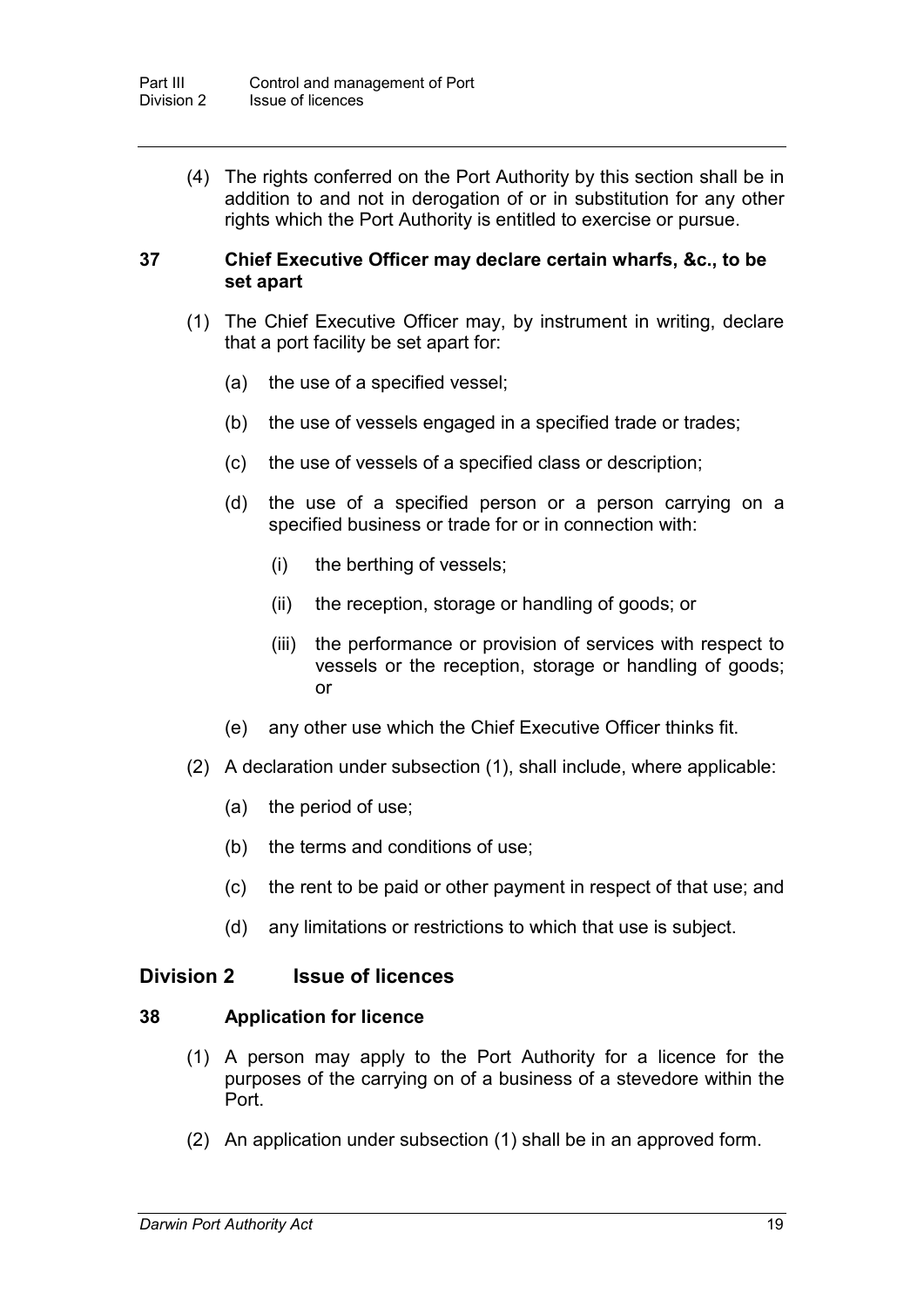- (3) The Port Authority shall consider an application made under subsection (1) and may grant or refuse to grant a licence, subject to such conditions, including as to its duration, as it thinks fit and endorses on the licence.
- (4) In considering an application under subsection (1), the Port Authority may have regard to:
	- (a) whether the applicant is a fit and proper person to possess the licence;
	- (b) the applicant's experience, equipment and financial position;
	- (c) the standard of the applicant's equipment, efficiency, skill and ability to provide services; and
	- (d) any other matter it thinks fit.

# **39 Suspension and cancellation of licence**

- (1) The Minister may, if in his opinion it is necessary or desirable in the public interest so to do, direct the Port Authority to suspend, cancel, vary or impose a condition on, a licence in accordance with subsection (2).
- (2) The Port Authority, on receiving a direction from the Minister under subsection (1) shall, by 6 months notice served on the licensee:
	- (a) suspend the licence;
	- (b) cancel the licence;
	- (b) if the licence is to be cancelled, require the surrender of the licence document on the expiration of the 6 months period of the notice.
- (4) Where a notice under subsection (2) has been served on a licensee and, within the period of the notice, the term of the licence would, but for this subsection, expire, the licence shall be deemed to remain in force until the expiration of the period of the notice unless it is sooner cancelled under subsection (5).
- (5) Notwithstanding subsections (1) and (2), the Port Authority may cancel, or suspend for such period as it thinks fit, a licence where the licensee contravenes or fails to comply with a condition to which the licence is subject.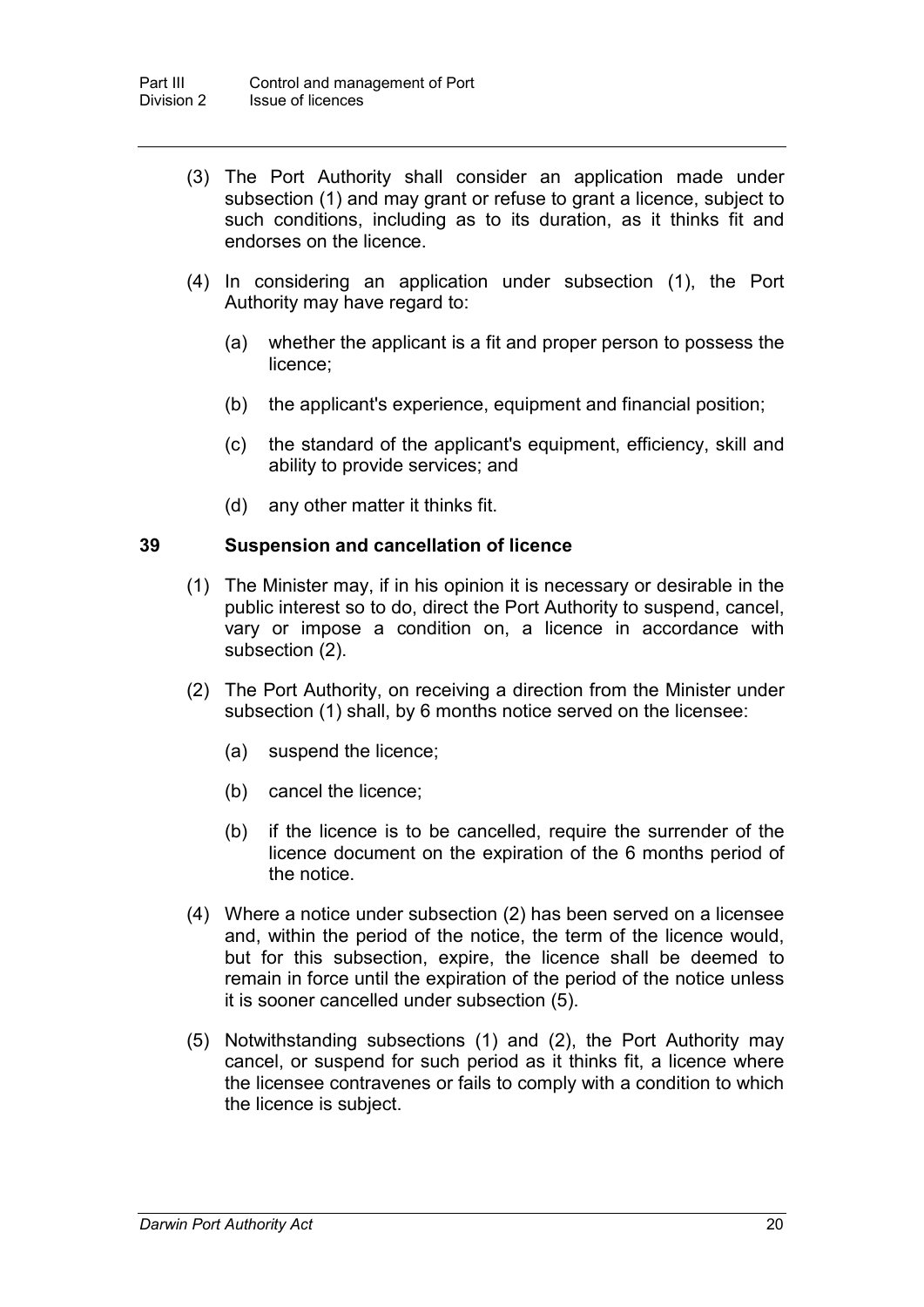# **40 Penalty for carrying on business, &c., whilst unlicensed**

- (1) A person shall not carry on a business of a stevedore within the Port unless he holds a licence to do so which has not been suspended.
	- Penalty: \$1,000 and \$100 for each day during which the offence continues.
- (2) In any proceedings for an offence against subsection (1), an averment by the prosecutor in a complaint or information that a specified person was unlicensed at the time when the offence was committed is evidence of the fact so averred.

# **Division 3 Liability**

# **41 Liability of port authority, &c., for loss or damage**

The Port Authority or an employee is not civilly or criminally liable for:

- (a) loss or damage arising out of an action or omission under this Part; or
- (b) loss or damage arising out of an action or omission in the storage or handling of goods,

caused or permitted by it or him in the performance, in good faith, of its or his duties or powers under this Act, including its or his duties or powers as a bailee.

# **42 Liability of owner and master**

The owner of a vessel is liable for loss or damage caused by a vessel within the Port with or without proof of negligence or intent, and the master is, with proof of negligence or intent, with the owner, jointly and severally so liable.

# **Part IV Miscellaneous**

# **43 Land to be granted to Port Authority**

(1) As soon as practicable after the commencement of this Act the minister primarily responsible for the administration of the *Crown Lands Act* shall grant to the Port Authority an estate in fee simple in all that land within the Port which, immediately before the commencement of this Act, was land committed under section 20A(1) of the repealed Act to the care, control and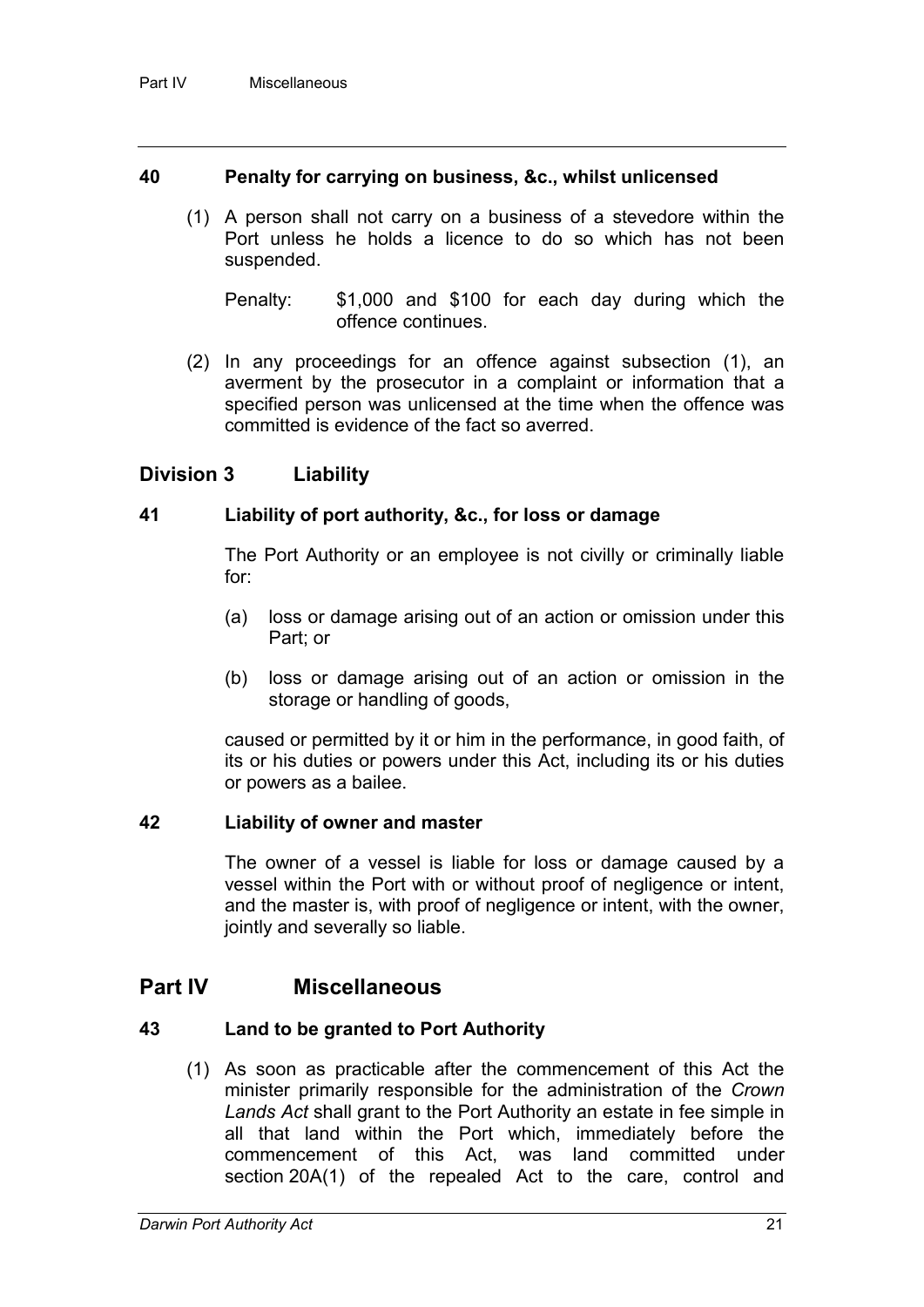management of the Northern Territory Port Authority.

- (2) On the granting of the estate in fee simple referred to in subsection (1), the reservation under section 103 of the *Crown Lands Act* in respect of the land is, by force of this subsection, revoked.
- (3) Where, immediately before the granting of an estate in fee simple in land referred to in subsection (1), a person was the lessee of, or held a licence over, the land or a part of the land, which lease or licence was purported to have been granted by the Northern Territory Port Authority under the repealed Act, that lease or licence shall be deemed to have been granted by the Port Authority, on the date on which the fee simple referred to in subsection (1) was granted, for the remainder of the term for which it was purported to have been granted, and be subject to the same terms and conditions to which it was purported to be subject, under the repealed Act.
- (4) All moneys paid and things done for or under a lease or licence over land referred to in subsection (1), the fee simple in which is granted to the Port Authority, which lease or licence was purported to have been granted by the Northern Territory Port Authority under the repealed Act, shall be deemed to have been as effectively paid or done as if, at the time that the lease or licence was purported to have been granted, the land was vested in the Northern Territory Port Authority.
- (5) In this section *the Northern Territory Port Authority* means the Northern Territory Port Authority established under the repealed Act.

# **43A Boundaries of Port**

The Minister may, from time to time, by notice in the *Gazette*, declare the boundaries of the area of water and land constituting the Port of Darwin.

# **44 Value of improvements, &c.**

The Port Authority may, on the expiration or determination of a lease granted or deemed to have been granted by it:

(a) pay to the lessee the value, as determined by the Valuer-General, of any improvements lawfully erected by the lessee on the land comprised in the lease;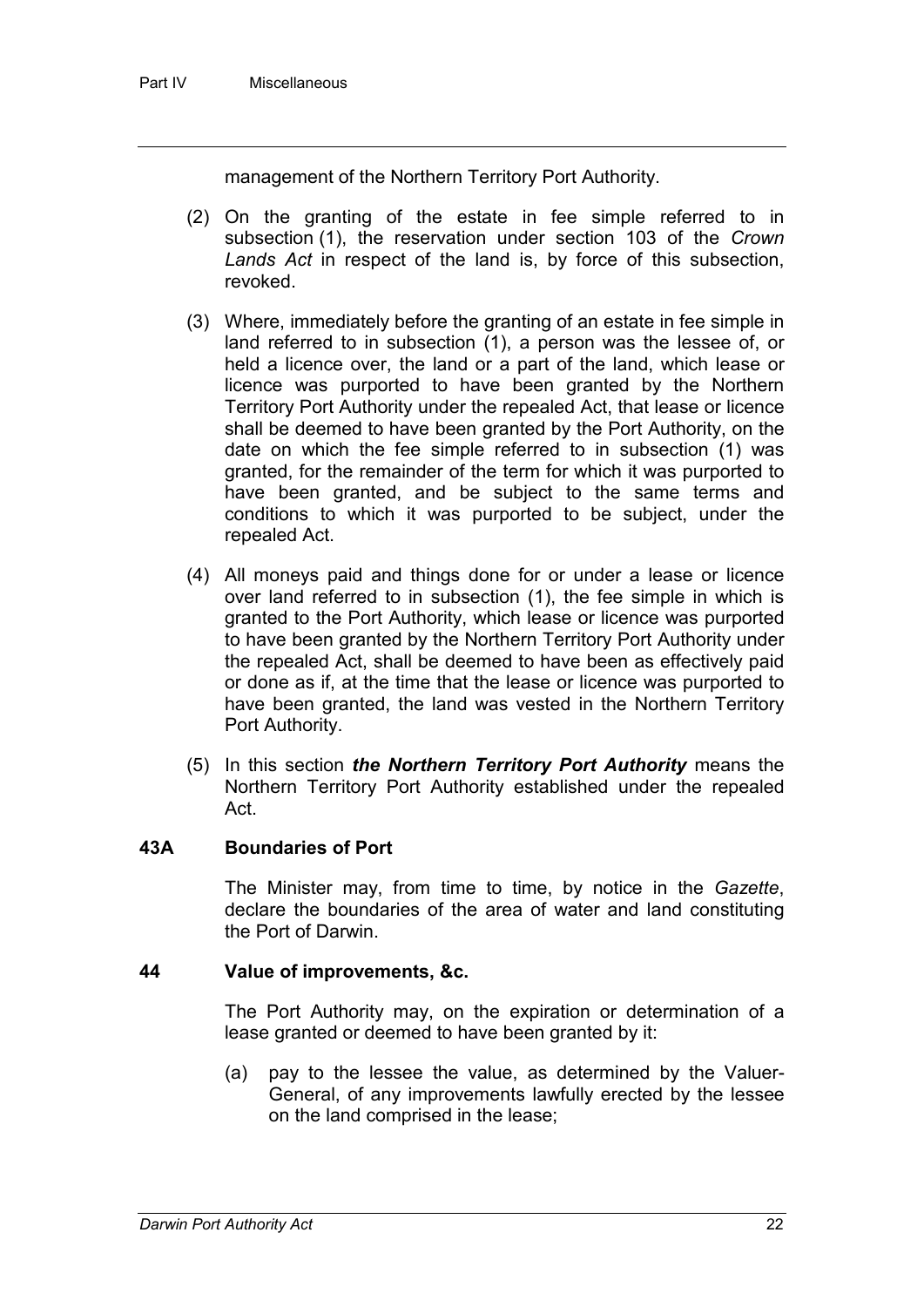- (b) pay to the lessee the cost of reclamation work lawfully carried out by the lessee for or in connection with the purpose of the lease; or
- (c) require the lessee to remove, at his own expense, any improvements erected on the land comprised in the lease.

# **45 Exemption from rates, charges, &c.**

- (1) Subject to subsection (3), land vested in the Port Authority is exempt from local government rates, charges and taxes.
- (2) Subsection (1) does not apply so as to exempt the Port Authority from payment of charges for a commodity or service provided or supplied by a municipal or community government council whether the charge made be assessed on the value of land occupied by or vested in the Port Authority or otherwise.
- (3) Where land vested in the Port Authority is leased to a person, that land is not exempt from rates, charges or taxes under this section.
- (4) Where a law authorizes the imposition or levy of a rate, charge or tax on the land referred to in subsection (3), that rate, charge or tax shall be payable by the lessee or tenant of the land and not by the Port Authority.

# **46 Recovery of fees, &c.**

- (1) A fee, rate, due or charge imposed or levied by or under this Act is a debt due and payable to the Port Authority.
- (2) The Port Authority shall have a lien on a vessel or goods in respect of which a fee, rate, due or charge or rental for storage is due and payable and the Port Authority may seize, attach and detain the vessel or goods until the fee, rate, due, charge or rental for storage is fully paid.
- (3) Where a fee, rate, due or charge or rental for storage remains unpaid, the Port Authority may, after the expiration of 3 months after the date of the seizure, attachment and detention referred to in subsection (2), sell the vessel or goods by public auction to recover the amount owing to it.
- (4) In preceedings for the recovery of a fee, rate, due, charge or rental, the production of a document certified in writing by the Chief Executive Officer showing what purports to be the amount owing and particulars of a fee, rate, due, charge or rental is prima facie evidence that the amount and particulars in respect of that fee, rate, due, charge or rental are correct.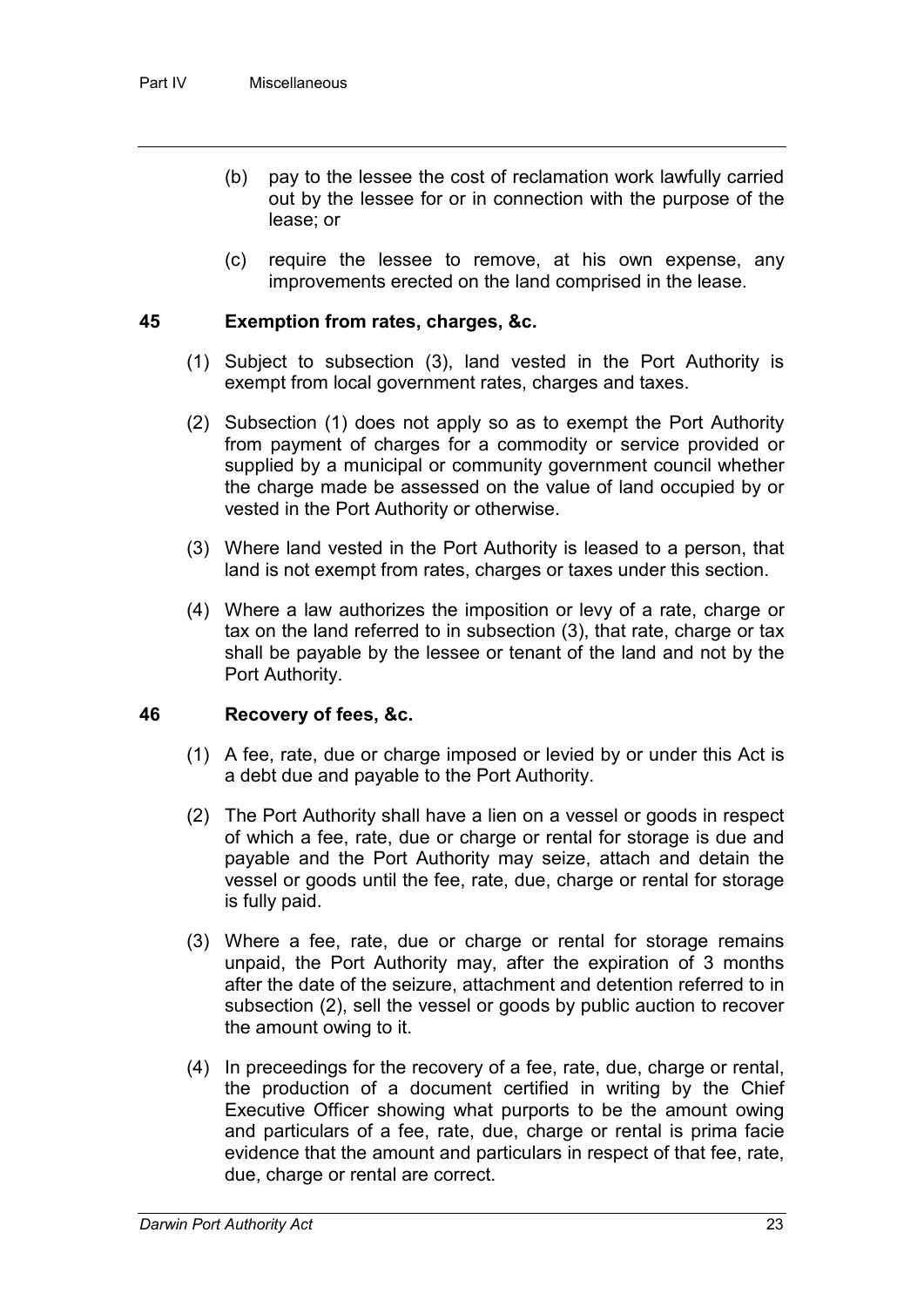# **47 Contravention of or failure to comply with order or direction**

A person who contravenes or fails to comply with an order or direction given in pursuance of this Act or the by-laws by an employee, being an order or direction for the contravention of which, or failure to comply with which no other penalty is expressly provided by this Act or the by-laws, is guilty of an offence.

Penalty: \$1,000 and \$100 for each day during which the offence continues.

#### **48 By-laws**

- (1) The Port Authority may make by-laws, not inconsistent with this Act, prescribing all matters that are required or permitted by this Act to be prescribed by by-laws or are necessary or convenient to be so prescribed, for the control, regulation and management of the Port and in particular for providing for or in relation to:
	- (a) the control, supervision and instruction of employees of, and the control of property vested in or belonging to, the Port Authority;
	- (b) the security and facility of navigation in the Port;
	- (c) the regulation, control and supervision of loading and unloading and of the use of machinery, equipment and appliances in loading and unloading and of the storage, and handling of goods and cargo, in the Port;
	- (d) the mode of leasing and licensing under this Act;
	- (e) the construction of wharves, docks, piers, jetties or embankments and of sheds, landing stages, slips, platforms, railways, tramways or hoisting sheers and engines;
	- (f) the dredging, cleansing and scouring and the improvement of the bed and channel of the Port and the abating and removing of wrecks and impediments, obstructions and nuisances to navigation in the Port;
	- (g) the supply and removal of ballast and water for shipping;
	- (h) the improvement and management of facilities in the Port;
	- (ha) the control, regulation, management and conduct of recreational, tourist and commercial activities and the use of facilities in the Port for those purposes;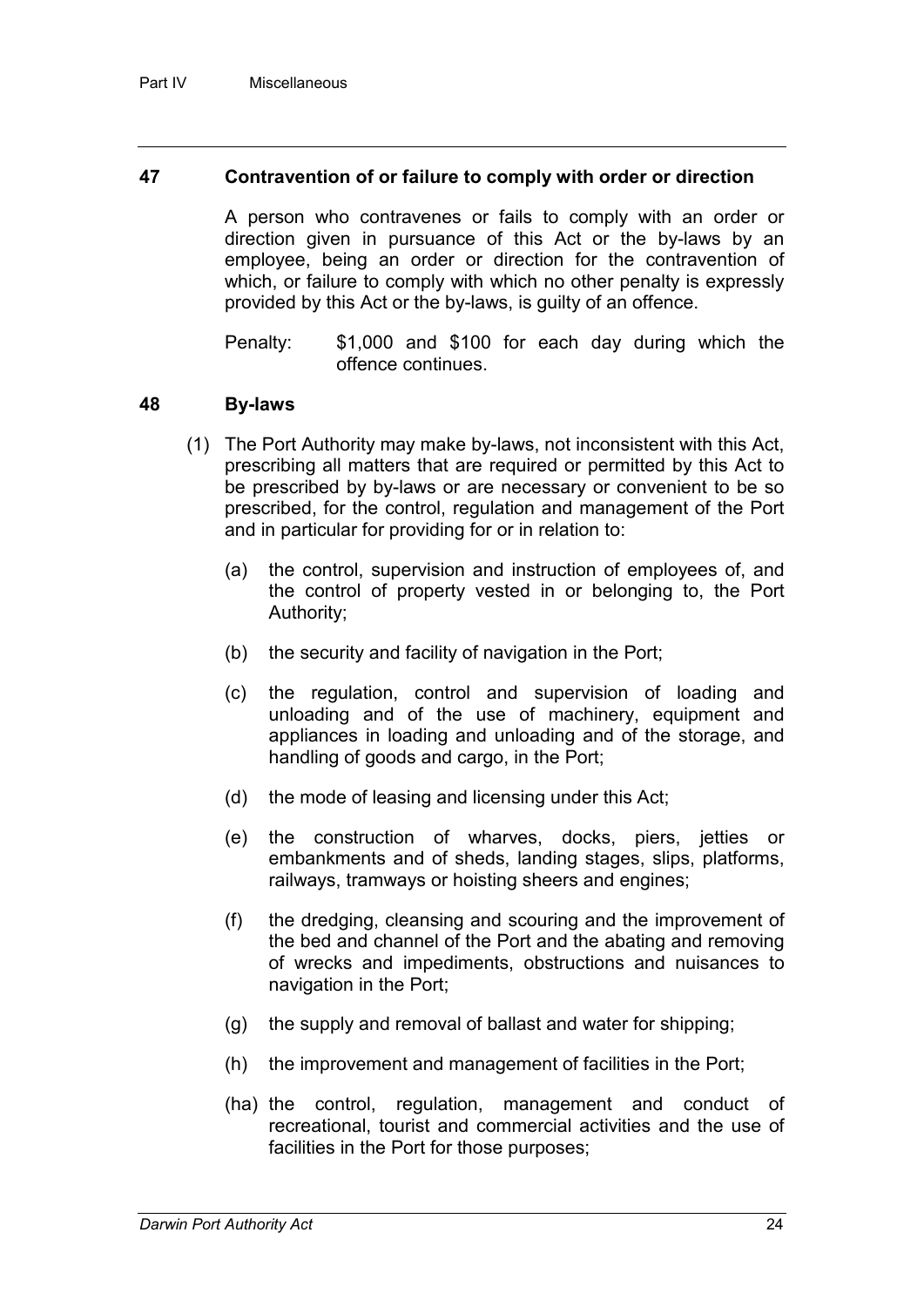- (j) the imposing and levying of fees, rates, dues or charges for:
	- (i) services rendered by the Port Authority for entry into or anchoring in the Port;
	- (ii) the use of the Port or port facilities; and
	- (iii) the conduct of tourist, recreational and commercial development and activities connected with them;
- $(k)$  prescribing substances for the purposes of section  $17(2)(g)$ and the charges which may be imposed in respect of those substances;
- (m) carrying out and performing the functions and responsibilities of a pilotage authority;
- (n) the regulation and management of vessels, except where provided by the *Marine Act*, but including the anchoring, mooring and fastening and shifting, removal and control of vessels in the Port whether under way or at anchor, afloat or aground, hove down, hauled up or in dock;
- (p) the regulation and control of the use of lights and fire on board vessels within the Port;
- (q) the appointing of places for the loading or unloading and the manner of loading or unloading, handling and storage of dangerous goods;
- (r) the licensing of persons to establish and operate as, or carry on the business of, stevedores;
- (s) prescribing a fee for the issue of a licence to a stevedore and for the renewal of such a licence;
- (t) the sorting, stacking, storage or delivery of cargo;
- (u) the prevention of pollution;
- (w) the procedure and the manner in which tenders are to be invited and contracts made;
- (y) the regulation (including the prohibition), management and control of vehicular traffic and pedestrians;
- (z) the erection and form of traffic signs;
- (za) the manner in which the length or tonnage of a vessel may be ascertained;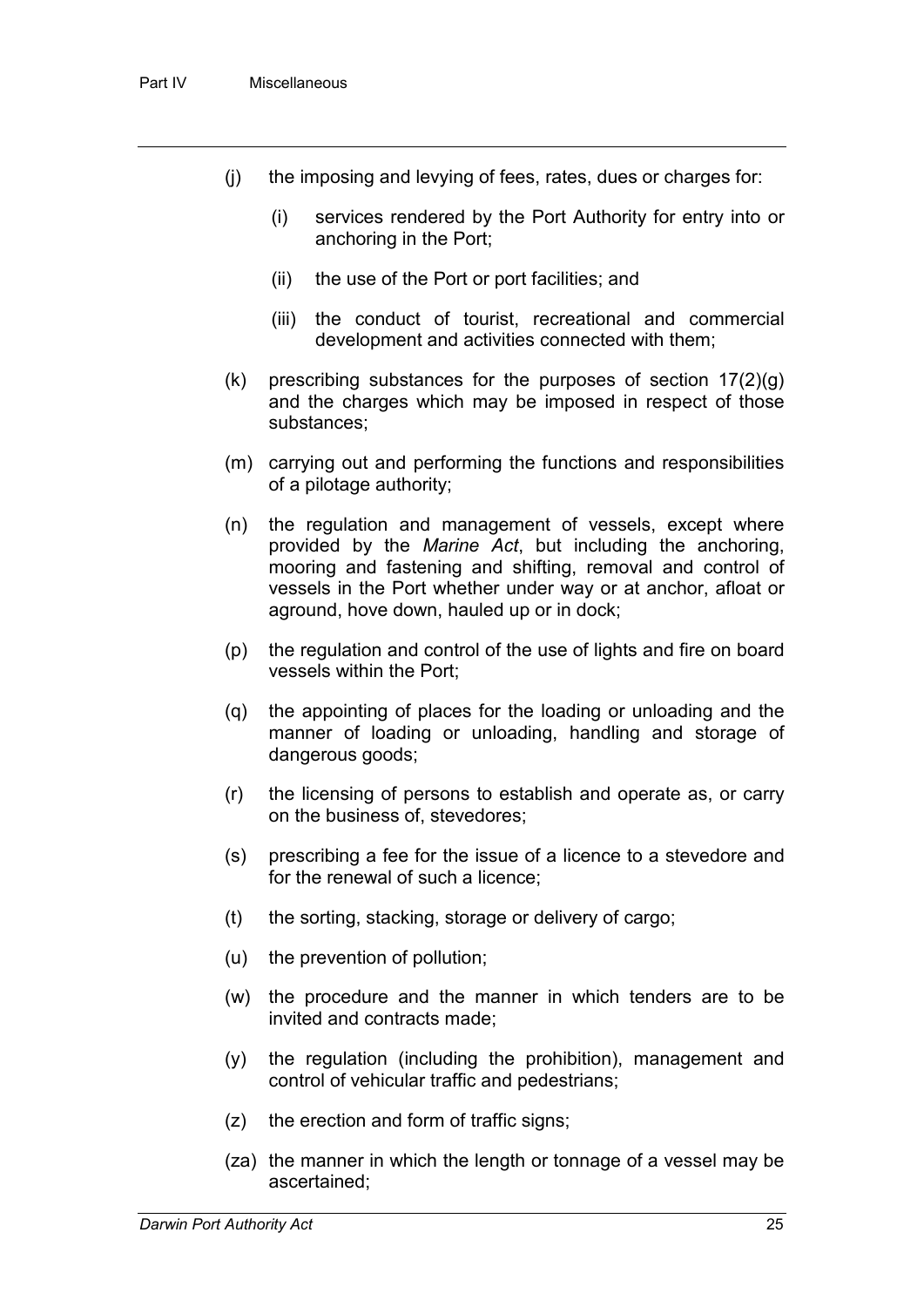- (zb) the regulation and control of the conduct and behaviour of persons within the Port and the conditions upon which persons may be admitted to or excluded from any part of the Port;
- (zc) the payment and recovery of fees, rates, dues, rentals or charges imposed by this Act or the by-laws; and
- (zd) the imposition of penalties (not exceeding a fine of \$10,000) for a contravention of or failure to comply with the By-laws.
- (2) Where there is an inconsistency between a by-law made under this section, or continued under section 50(1) to apply, and a provision of or under the *Dangerous Goods Act*, the provision of or under the *Dangerous Goods Act* shall, to the extent of the inconsistency, cease to apply.

# **49 Regulations**

The Administrator may make regulations, not inconsistent with this Act, prescribing all matters required or permitted by this Act to be prescribed, or necessary or convenient to be prescribed for carrying out or giving effect to this Act.

### **50 Savings**

- (1) Notwithstanding the repeals effected by section 3, the By-laws made under the repealed Act and in force immediately before the commencement of this Act continue to apply to the same extent as if the repealed Act had continued in operation and may be amended or repealed as if they were by-laws made under this Act.
- (2) Where, immediately before the commencement of this Act, the Northern Territory Port Authority had a title to or an interest in an asset, or had a right, privilege, obligation or liability, contingent or other-wise, that title, interest, right, privilege, obligation or liability is transferred to the Port Authority.
- (3) Where, immediately before the commencement of this Act, an activity was being carried on by or in the name of the Northern Territory Port Authority, the Port Authority may, subject to this Act, continue to carry on that activity.
- (4) Where, immediately before the commencement of this Act, a person was:
	- (a) the Chairman;
	- (b) a member;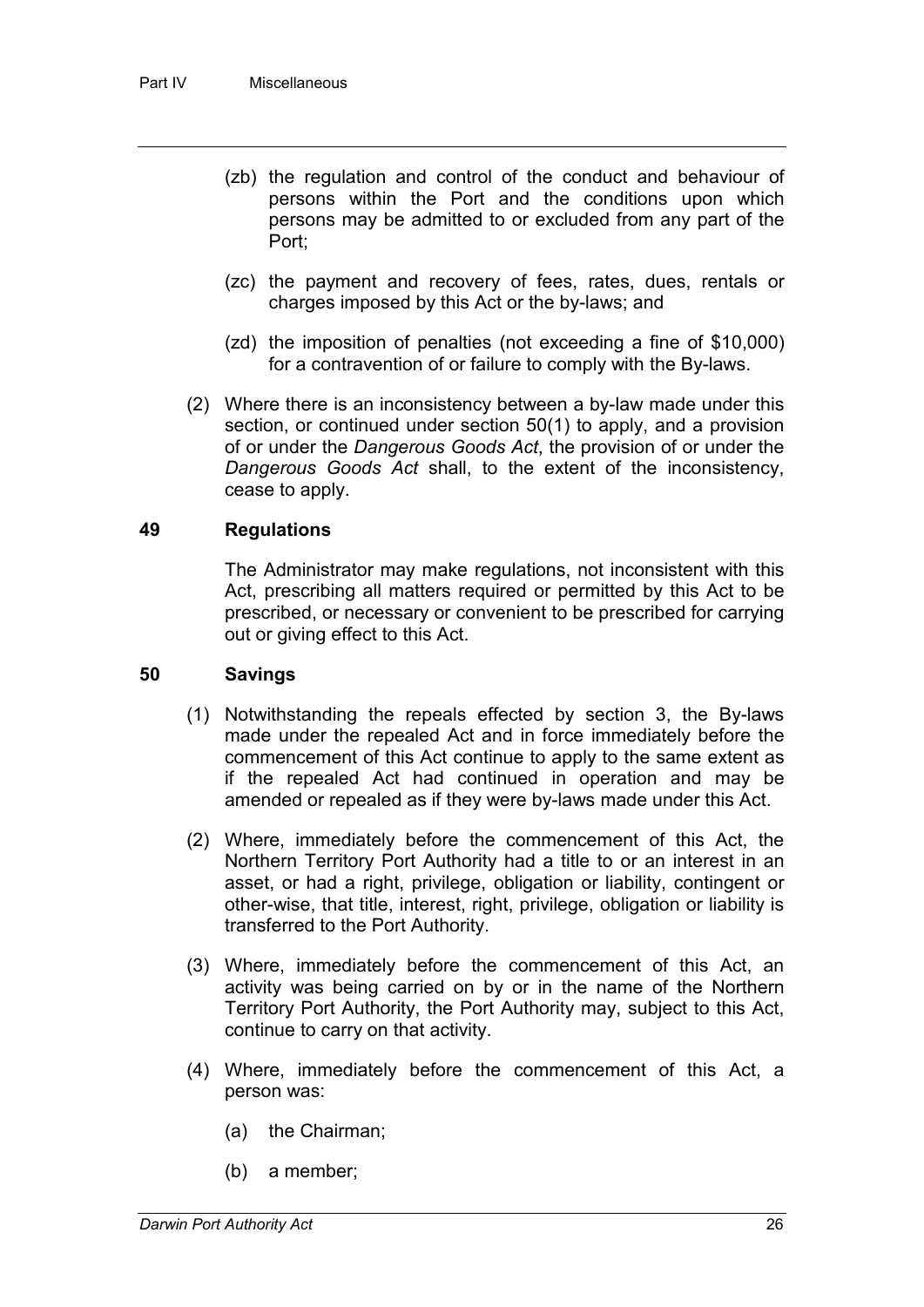- (c) the harbourmaster or assistant harbourmaster; or
- (d) an authorized officer,

of the Northern Territory Port Authority he continues under this Act to be the Chairman, member, harbourmaster, assistant harbourmaster or authorized officer, as the case may be, as if appointed under this Act.

- (5) An action, prosecution or other proceeding begun under the *Ports Act* as then in force before the commencement of this Act may be continued as if this Act had never commenced, and an action, prosecution or other proceeding in respect of a thing done or omitted to be done under the *Ports Act* as then in force before the commencement of this Act may be brought, taken and prosecuted in the same manner as if this Act had never commenced.
- (6) Money that, if this Act had not come into operation, would be or become payable to the Northern Territory Port Authority is, or will become, as the case may be, payable to the Port Authority.
- (7) Where a transfer is effected by subsection (2), the Port Authority continues an action by virtue of subsection (5), or money is or becomes payable by virtue of subsection (6), this Act is sufficient authority in relation to that money or to the matter transferred or continued:
	- (a) for a person having control of a register to register the transfer;
	- (b) for the Port Authority, in its own name, to take or continue an action, or to do any other thing that, if this Act had not commenced, the Northern Territory Port Authority could have taken, continued or done; and
	- (c) for a person or body to take or continue an action, or to do any other thing, in relation to the Port Authority, that, if this Act had not commenced, that person or body could have taken, continued or done in relation to the Northern Territory Port Authority.
- (8) Where, immediately before the commencement of this Act, a person had under the repealed Act, or the By-laws as then in force, a licence, or a certificate of registration in respect of a vessel, issued by the Northern Territory Port Authority, that person or vessel shall, on the commencement of this Act, be deemed to be licensed or registered, as the case may be, under this Act or the By-laws, and this Act, or the By-laws shall apply subject to the same terms and conditions, not inconsistent with this Act or the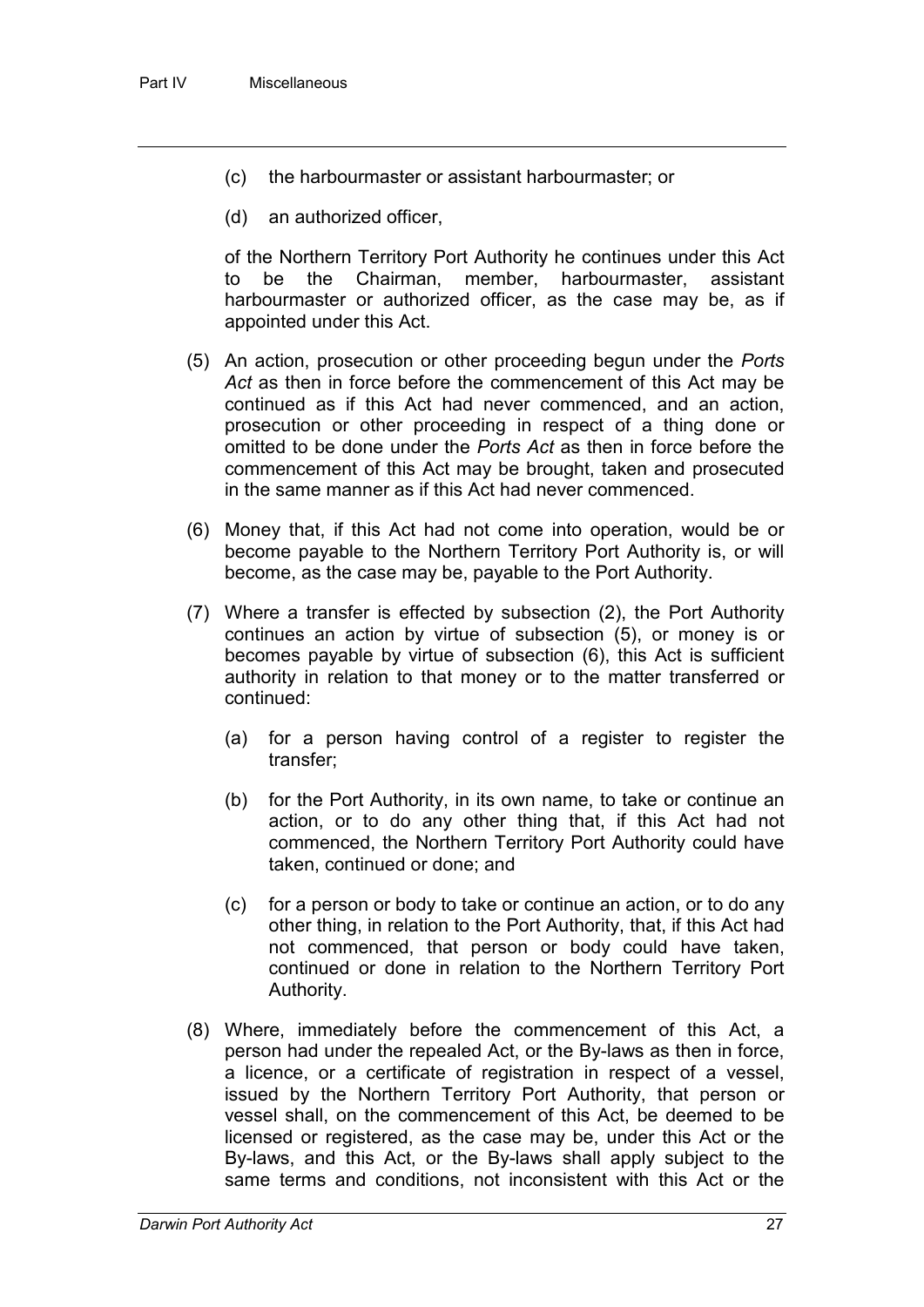By-laws, as then applied to and in relation to the licence or certificate of registration as if the licence or certificate of registration were specified under this Act or the By-laws in the licence or certificate of registration.

(9) In this section *the Northern Territory Port Authority* means the Northern Territory Port Authority established under the repealed Act.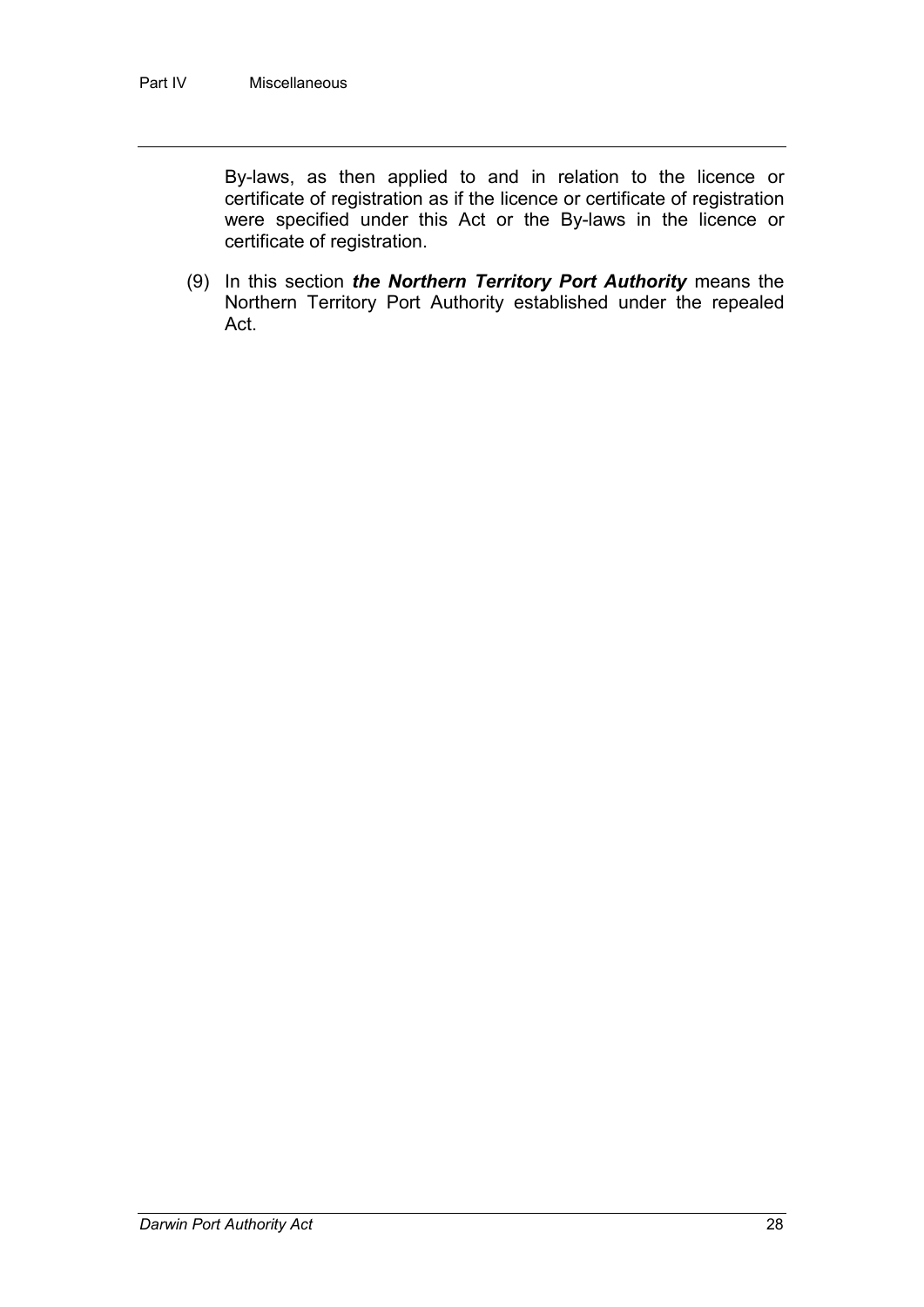# **Schedule 2**

section 3

| Number and year | <b>Short title</b>               |
|-----------------|----------------------------------|
| No. 47, 1962    | Ports Ordinance 1962             |
| No. 51, 1963    | Ports Ordinance 1963             |
| No. 1, 1968     | Ports Ordinance (No. 2) 1967     |
| No. 2, 1970     | Ports Ordinance 1969             |
| No. 52, 1971    | <b>Ports Ordinance 1971</b>      |
| No. 7, 1972     | <b>Ports Ordinance 1972</b>      |
| No. 12, 1973    | <b>Ports Ordinance 1973</b>      |
| No. 44, 1974    | Ports Ordinance 1974             |
| No. 45, 1974    | Ports Ordinance (No. 2) 1974     |
| No. 64, 1974    | Ports Ordinance (No. 3) 1974     |
| No. 25, 1975    | <b>Ports Ordinance 1975</b>      |
| No. 34, 1976    | Ports Ordinance 1976             |
| No. 50, 1978    | Ports Ordinance 1978             |
| No. 81, 1979    | Ports Act 1979                   |
| No. 36, 1981    | <b>Ports Amendment Act 1981</b>  |
| No. 81, 1981    | Ports Amendment Act (No. 2) 1981 |

# REPEALED ORDINANCES AND ACTS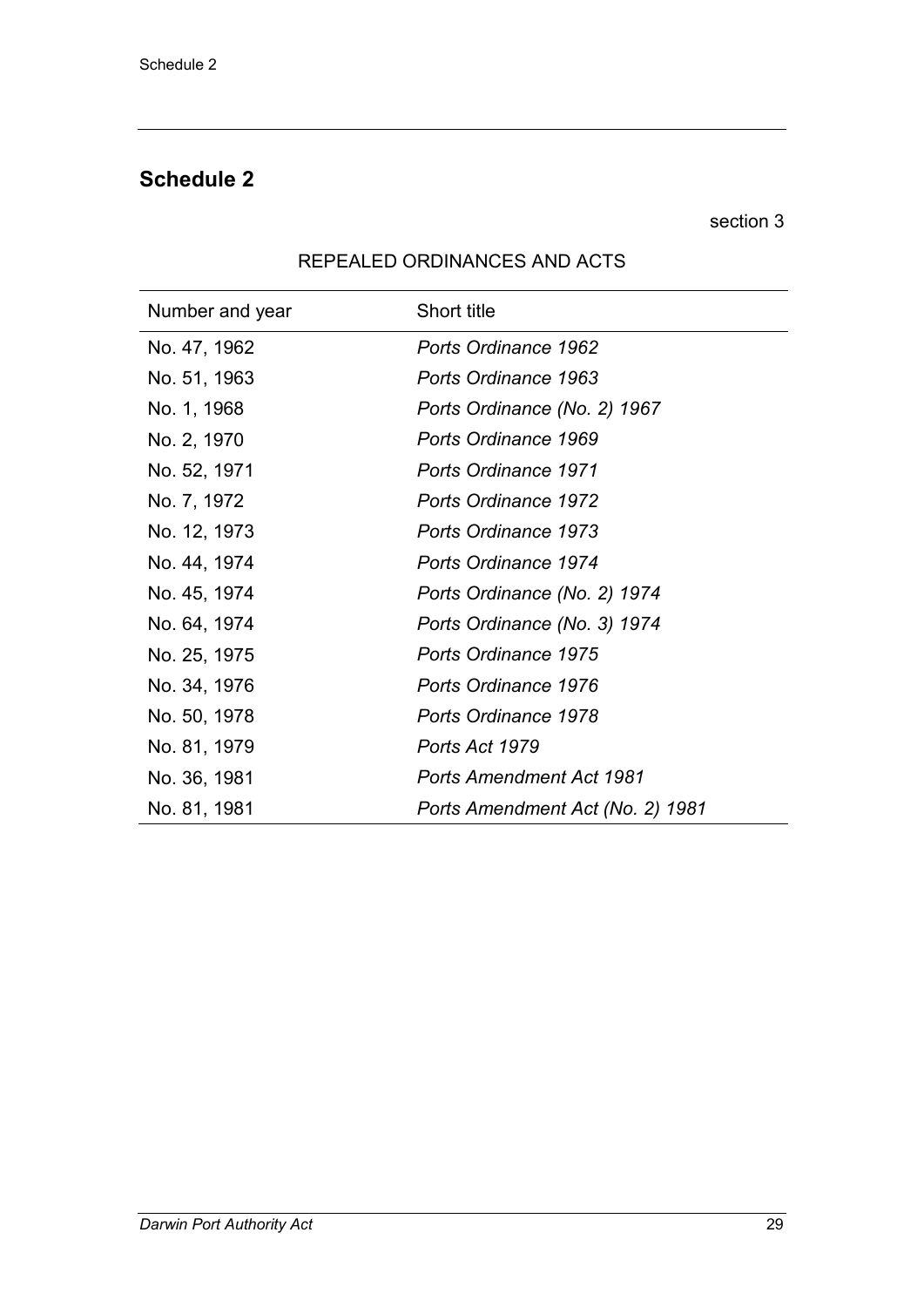#### **ENDNOTES**

**1 KEY**

Key to abbreviations

amd = amended od = order<br>
app = appendix
app = order
app = appendix
app = order
app = order
app = order
app = order
app = order
app = order
app = order
app = order
app = order
app = order
app = order
app = order
app = orde app = appendix om = om<br>bl = by-law bt = Part **bl** = by-law<br>ch = Chapter **ch = Chapter r** = regulation/rule<br> **cl** = clause **r** = clause **r** = remainder **cl** = clause **rem** = remainder<br> **div** = Division **remainder**<br> **renum** = renumb  $exp = expires/expired$ <br>**f** = forms f = forms <br>
Gaz = Gazette <br>
sch = Sche *Gaz* = *Gazette* **sch = Schedule**<br> **hdg** = heading **sch** = Subdivision **sch** = Subdivision **hdg = heading sdiv = Subdivision nc = not commenced**

**renum = renumbered**<br>rep = repealed **ins = inserted SL = Subordinate Legislation lt = long title sub = substituted**

# **2 LIST OF LEGISLATION**

| Darwin Port Authority Act 1983 (Act No. 71, 1983) |                                                                                |
|---------------------------------------------------|--------------------------------------------------------------------------------|
| Assent date                                       | 28 November 1983                                                               |
| Commenced                                         | 1 January 1984 (Gaz S44, 30 December 1983)                                     |
|                                                   | Darwin Port Authority Amendment Act 1984 (Act No. 27, 1984)                    |
| Assent date                                       | 20 July 1984                                                                   |
| Commenced                                         | 20 July 1984                                                                   |
|                                                   | Public Service and Statutory Authorities Amendment Act 1985 (Act No. 28, 1985) |
| Assent date                                       | 26 June 1985                                                                   |
| Commenced                                         | 26 June 1985                                                                   |
|                                                   | Darwin Port Authority Amendment Act 1986 (Act No. 74, 1986)                    |
| Assent date                                       | 30 December 1986                                                               |
| Commenced                                         | 30 December 1986                                                               |
|                                                   | Statute Law Revision Act (No. 2) 1987 (Act No. 59, 1987)                       |
| Accont dato                                       | 31 December 1087                                                               |

| Assent date | 31 December 1987 |
|-------------|------------------|
| Commenced   | 31 December 1987 |

#### *Darwin Port Authority Amendment Act 1993* **(Act No. 15, 1993)**

| Assent date | 16 June 1993                       |
|-------------|------------------------------------|
| Commenced   | 8 July 1993 (Gaz S57, 8 July 1993) |

#### *Public Sector Employment and Management (Consequential Amendments) Act 1993* **(Act No. 28, 1993)**

| Assent date | 30 June 1993   |
|-------------|----------------|
| Commenced   | 1 July 1993 (s |
|             | Mananement     |

Commenced 1 July 1993 (s 2, s 2 *Public Sector Employment and Management Act 1993* (Act No. 11, 1993) and *Gaz* S53, 29 June 1993)